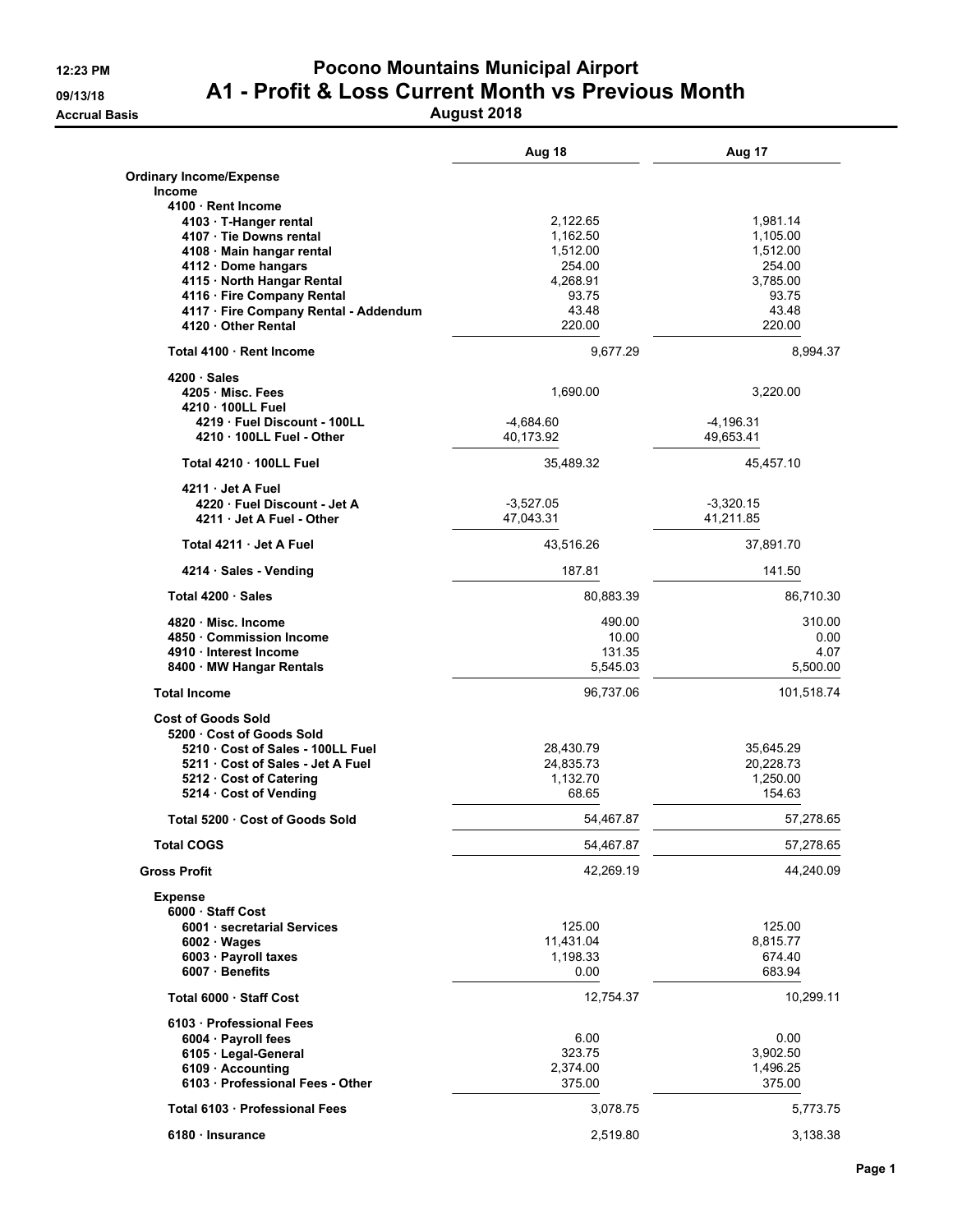### **12:23 PM Pocono Mountains Municipal Airport 09/13/18 A1 - Profit & Loss Current Month vs Previous Month Accrual Basis August 2018**

|                                                                                | Aug 18     | Aug 17    |
|--------------------------------------------------------------------------------|------------|-----------|
| 6201 · Advertising                                                             | 28.52      | 37.34     |
| 6300 Repairs & Maintenance                                                     |            |           |
| 6310 · Building Repairs                                                        | 0.00       | 12.78     |
| 6320 · Miscelleneous Repairs                                                   | 32.97      | 0.00      |
| 6330 Equipment Repairs                                                         | 1,343.79   | 939.81    |
| 6340 · Runway Repairs                                                          | 6,031.74   | 2,891.89  |
| 6906 · Fuel Tank Repairs/Inspection                                            | 665.00     | 0.00      |
| Total 6300 · Repairs & Maintenance                                             | 8,073.50   | 3,844.48  |
| 6390 Utilities                                                                 |            |           |
| 6391 Electric                                                                  | 892.29     | 1,176.79  |
| 6392 · Telephone                                                               | 198.58     | 215.67    |
| 6394 · Internet                                                                | 159.95     | 159.95    |
| 6396 · Propane/Natural Gas                                                     | 7.98       | 15.99     |
| 6397 Cooler/water                                                              | 250.30     | 0.00      |
| 6398 · Satellite                                                               | 153.97     | 86.98     |
| 6399 · Security Sys.                                                           | 600.00     | 0.00      |
| Total 6390 · Utilities                                                         | 2,263.07   | 1,655.38  |
| 6400 Gasoline/Diesel                                                           | 406.90     | 237.27    |
| 6560 · Payroll Expenses                                                        | 0.00       | 4.00      |
| 6940 · Interest Expense                                                        | 2,469.00   | 928.72    |
| 6990 · Miscellaneous Expense                                                   | 89.81      | $-611.43$ |
| 7100 Office Expenses                                                           |            |           |
| 7102 · Postage                                                                 | 53.95      | 50.61     |
| 7103 Dues and Subscriptions                                                    | 15.89      | 0.00      |
| 7105 · Bank Charges                                                            | 16.02      | 18.47     |
| 7106 Credit Card Fees                                                          | 2,208.31   | 2,064.80  |
| 7107 Office Supplies                                                           | 377.88     | 375.70    |
| Total 7100 · Office Expenses                                                   | 2,672.05   | 2,509.58  |
| 8900 · MW Hangar Rental Payout                                                 | 4,713.27   | 4,675.00  |
| <b>Total Expense</b>                                                           | 39,069.04  | 32,491.58 |
| <b>Net Ordinary Income</b>                                                     | 3,200.15   | 11,748.51 |
| <b>Other Income/Expense</b><br><b>Other Income</b><br>8100 Contributed Capital |            |           |
| 8110 FAA - Capital Grants                                                      | 334,557.26 | 0.00      |
| 8120 · PA DOT - BoA                                                            | 18,586.51  | 0.00      |
| 8130 · Monroe County - Capital                                                 | 8,436.36   | 4,795.00  |
|                                                                                |            |           |
| Total 8100 · Contributed Capital                                               | 361,580.13 | 4,795.00  |
| <b>Total Other Income</b>                                                      | 361,580.13 | 4,795.00  |
| <b>Net Other Income</b>                                                        | 361,580.13 | 4,795.00  |
| Net Income                                                                     | 364,780.28 | 16,543.51 |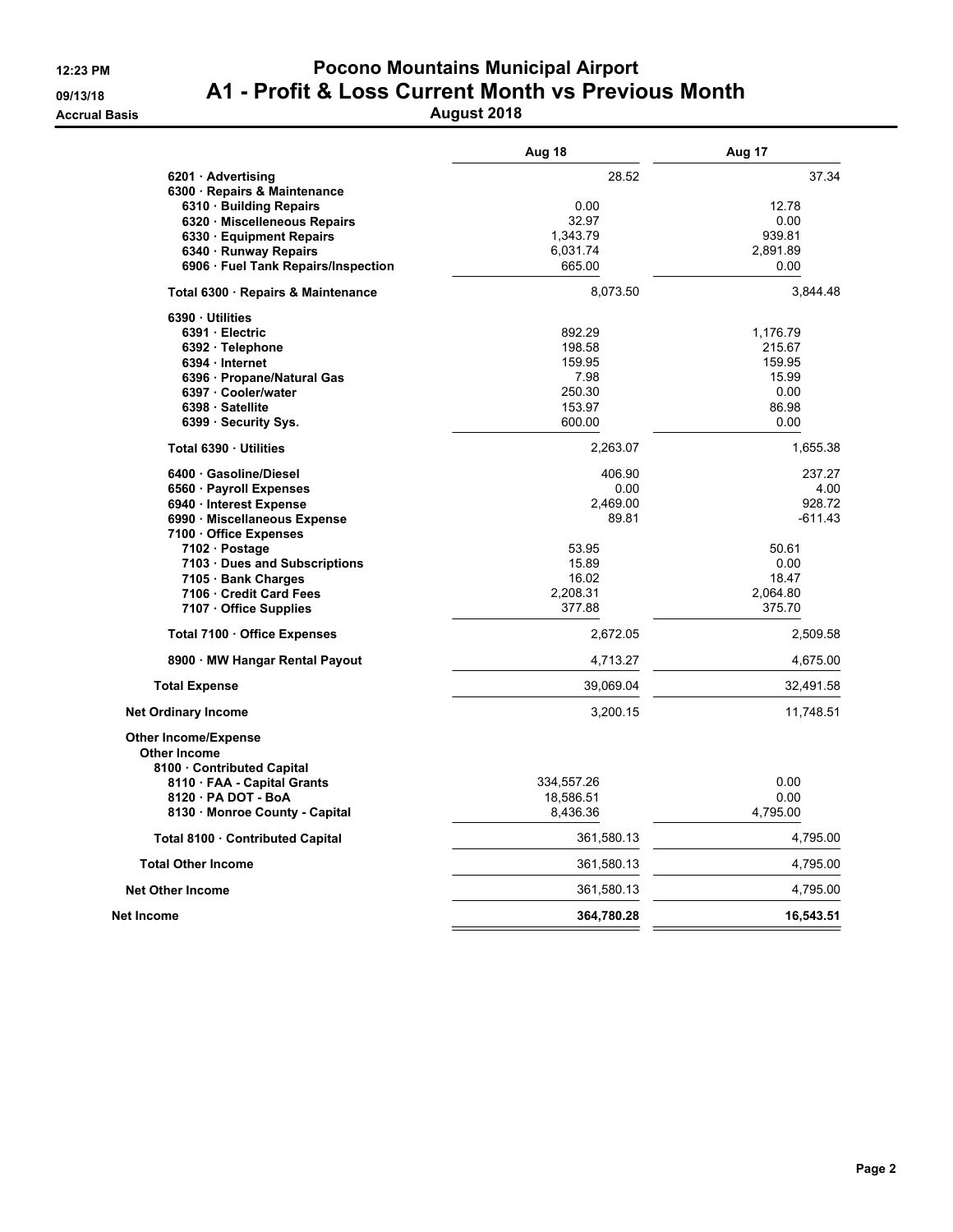### **12:22 PM Pocono Mountains Municipal Airport 09/13/18 A2 - Profit & Loss YTD vs Previous YTD Accrual Basis August 2018**

|                                                              | Aug 18           | Aug 17           |
|--------------------------------------------------------------|------------------|------------------|
| <b>Ordinary Income/Expense</b>                               |                  |                  |
| Income<br>4100 · Rent Income                                 |                  |                  |
| 4103 · T-Hanger rental                                       | 2,123            | 1,981            |
| 4107 Tie Downs rental                                        | 1,163            | 1,105            |
| 4108 · Main hangar rental                                    | 1,512            | 1,512            |
| 4112 · Dome hangars                                          | 254              | 254              |
| 4115 · North Hangar Rental                                   | 4,269            | 3,785            |
| 4116 · Fire Company Rental                                   | 94               | 94               |
| 4117 · Fire Company Rental - Addendum<br>4120 · Other Rental | 43<br>220        | 43<br>220        |
| Total 4100 Rent Income                                       | 9,677            | 8,994            |
| $4200 \cdot Sales$                                           |                  |                  |
| 4205 Misc. Fees                                              | 1,690            | 3,220            |
| 4210 100LL Fuel                                              |                  |                  |
| 4219 Fuel Discount - 100LL                                   | -4,685           | -4,196           |
| 4210 . 100LL Fuel - Other                                    | 40,174           | 49,653           |
| Total 4210 100LL Fuel                                        | 35,489           | 45,457           |
| 4211 Jet A Fuel                                              |                  |                  |
| 4220 Fuel Discount - Jet A                                   | $-3,527$         | $-3,320$         |
| 4211 Jet A Fuel - Other<br>Total 4211 Jet A Fuel             | 47,043<br>43,516 | 41.212<br>37,892 |
| 4214 Sales - Vending                                         | 188              | 142              |
| Total 4200 · Sales                                           |                  |                  |
|                                                              | 80,883           | 86,710           |
| 4820 Misc. Income                                            | 490              | 310              |
| 4850 Commission Income<br>4910 Interest Income               | 10<br>131        | 0<br>4           |
| 8400 · MW Hangar Rentals                                     | 5,545            | 5,500            |
|                                                              |                  |                  |
| <b>Total Income</b>                                          | 96,737           | 101,519          |
| <b>Cost of Goods Sold</b>                                    |                  |                  |
| 5200 Cost of Goods Sold                                      |                  |                  |
| 5210 Cost of Sales - 100LL Fuel                              | 28,431           | 35,645           |
| 5211 Cost of Sales - Jet A Fuel                              | 24,836           | 20,229           |
| 5212 Cost of Catering<br>5214 Cost of Vending                | 1,133<br>69      | 1,250<br>155     |
|                                                              |                  |                  |
| Total 5200 Cost of Goods Sold                                | 54,468           | 57,279           |
| <b>Total COGS</b>                                            | 54,468           | 57,279           |
| <b>Gross Profit</b>                                          | 42,269           | 44,240           |
| <b>Expense</b>                                               |                  |                  |
| 6000 Staff Cost<br>6001 · secretarial Services               | 125              | 125              |
| $6002 \cdot Wages$                                           | 11,431           | 8,816            |
| 6003 · Payroll taxes                                         | 1,198            | 674              |
| $6007 \cdot$ Benefits                                        | 0                | 684              |
| Total 6000 Staff Cost                                        | 12,754           | 10,299           |
| 6103 · Professional Fees                                     |                  |                  |
| 6004 · Payroll fees                                          | 6                | 0                |
| 6105 · Legal-General                                         | 324              | 3,903            |
| 6109 · Accounting                                            | 2,374            | 1,496            |
| 6103 Professional Fees - Other                               | 375              | 375              |
| Total 6103 · Professional Fees                               |                  |                  |
|                                                              | 3,079            | 5,774            |
| 6180 · Insurance                                             | 2,520            | 3,138            |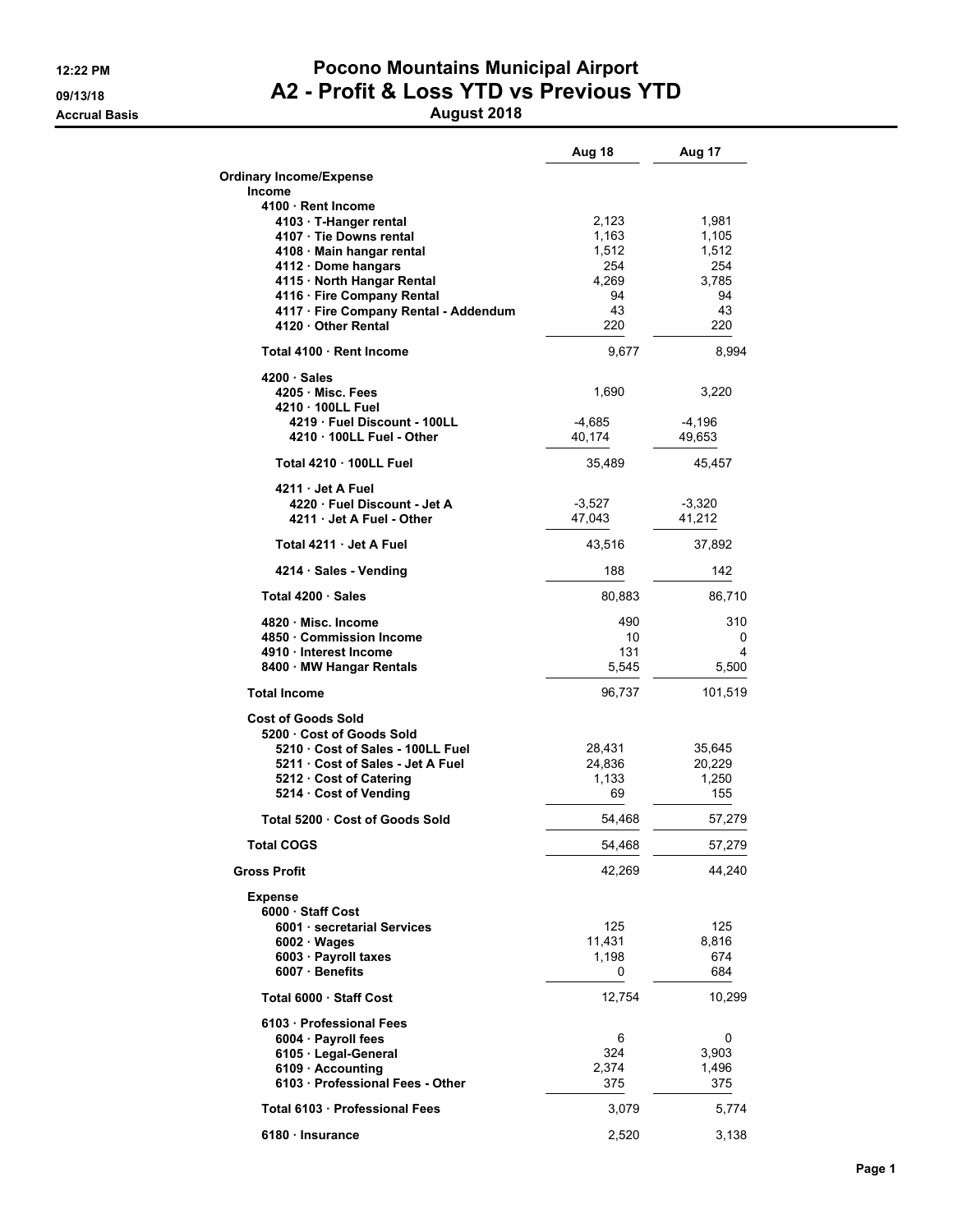### **12:22 PM Pocono Mountains Municipal Airport 09/13/18 A2 - Profit & Loss YTD vs Previous YTD Accrual Basis August 2018**

|                                                                                | Aug 18  | Aug 17 |
|--------------------------------------------------------------------------------|---------|--------|
| 6201 Advertising                                                               | 29      | 37     |
| 6300 · Repairs & Maintenance                                                   |         |        |
| 6310 Building Repairs                                                          | 0       | 13     |
| 6320 · Miscelleneous Repairs                                                   | 33      | 0      |
| 6330 · Equipment Repairs                                                       | 1,344   | 940    |
| 6340 · Runway Repairs                                                          | 6,032   | 2,892  |
| 6906 · Fuel Tank Repairs/Inspection                                            | 665     | 0      |
| Total 6300 · Repairs & Maintenance                                             | 8,074   | 3,844  |
| 6390 Utilities                                                                 |         |        |
| 6391 Electric                                                                  | 892     | 1,177  |
| 6392 · Telephone                                                               | 199     | 216    |
| 6394 · Internet                                                                | 160     | 160    |
| 6396 · Propane/Natural Gas                                                     | 8       | 16     |
| 6397 Cooler/water                                                              | 250     | 0      |
| 6398 Satellite                                                                 | 154     | 87     |
| 6399 · Security Sys.                                                           | 600     | 0      |
| Total 6390 · Utilities                                                         | 2,263   | 1,655  |
| 6400 Gasoline/Diesel                                                           | 407     | 237    |
| 6560 · Payroll Expenses                                                        | 0       | 4      |
| 6940 · Interest Expense                                                        | 2,469   | 929    |
| 6990 Miscellaneous Expense                                                     | 90      | $-611$ |
| 7100 Office Expenses                                                           |         |        |
| 7102 Postage                                                                   | 54      | 51     |
| 7103 Dues and Subscriptions                                                    | 16      | 0      |
| 7105 · Bank Charges                                                            | 16      | 18     |
| 7106 Credit Card Fees                                                          | 2,208   | 2,065  |
| 7107 · Office Supplies                                                         | 378     | 376    |
| Total 7100 · Office Expenses                                                   | 2,672   | 2,510  |
| 8900 MW Hangar Rental Payout                                                   | 4,713   | 4,675  |
| <b>Total Expense</b>                                                           | 39,069  | 32,492 |
| <b>Net Ordinary Income</b>                                                     | 3,200   | 11,749 |
| <b>Other Income/Expense</b><br><b>Other Income</b><br>8100 Contributed Capital |         |        |
| 8110 FAA - Capital Grants                                                      | 334,557 | 0      |
| 8120 · PA DOT - BoA                                                            | 18,587  | 0      |
|                                                                                |         | 4,795  |
| 8130 Monroe County - Capital                                                   | 8,436   |        |
| Total 8100 · Contributed Capital                                               | 361,580 | 4,795  |
| <b>Total Other Income</b>                                                      | 361,580 | 4,795  |
| <b>Net Other Income</b>                                                        | 361,580 | 4,795  |
| Net Income                                                                     | 364,780 | 16,544 |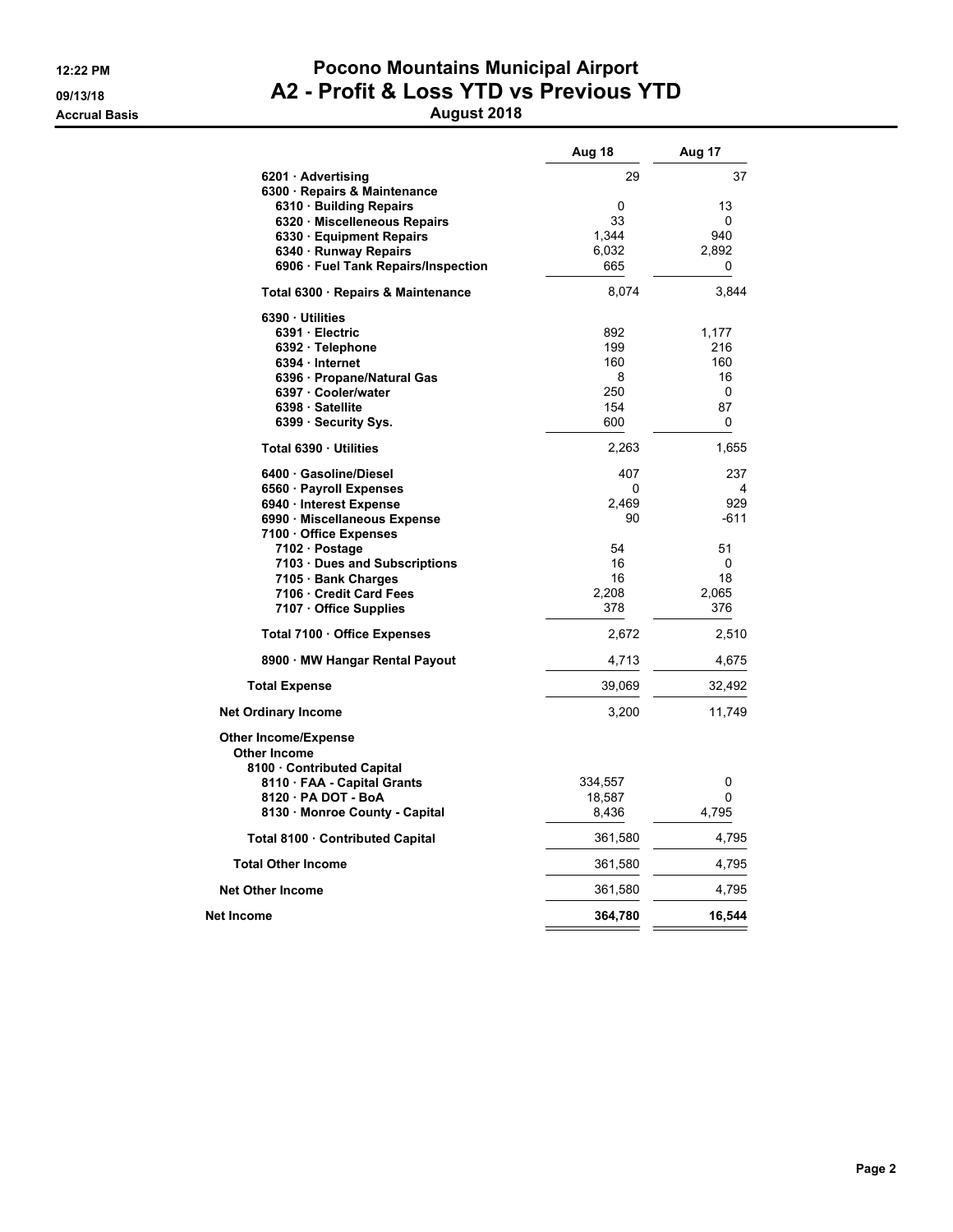### **12:21 PM Pocono Mountains Municipal Airport 09/13/18 A3 - Profit & Loss Budget Performance Accrual Basis August 2018**

|                                                 | Aug 18  | <b>Budget</b> | \$ Over Budget | Jan - Aug 18 |
|-------------------------------------------------|---------|---------------|----------------|--------------|
| <b>Ordinary Income/Expense</b>                  |         |               |                |              |
| Income                                          |         |               |                |              |
| 4100 · Rent Income                              | 9,677   | 9,104         | 574            | 82,397       |
| 4200 Sales                                      | 80,883  | 92,057        | $-11,174$      | 453,788      |
| 4810 Sale of Assets                             | 0       |               |                | 1,000        |
| 4820 Misc. Income                               | 490     | 25            | 465            | 10,612       |
| 4850 Commission Income                          | 10      | 0             | 10             | 640          |
| 4910 Interest Income                            | 131     | 25            | 106            | 745          |
| 8400 MW Hangar Rentals                          | 5,545   | 5,300         | 245            | 45,211       |
| <b>Total Income</b>                             | 96,737  | 106,511       | $-9,774$       | 594,394      |
| <b>Cost of Goods Sold</b>                       |         |               |                |              |
| 5200 Cost of Goods Sold                         | 54,468  | 60,875        | -6,407         | 297,770      |
| <b>Total COGS</b>                               | 54,468  | 60,875        | $-6,407$       | 297,770      |
| <b>Gross Profit</b>                             | 42,269  | 45,636        | $-3,367$       | 296,623      |
| <b>Expense</b>                                  |         |               |                |              |
| 6000 Staff Cost                                 | 12,754  | 11,595        | 1,159          | 98,397       |
| 6103 Professional Fees                          | 3,079   | 3,875         | $-796$         | 46,946       |
| 6180 · Insurance                                | 2,520   | 3,000         | $-480$         | 18,438       |
| 6201 Advertising                                | 29      | 0             | 29             | 1,136        |
| 6300 · Repairs & Maintenance                    | 8,074   | 2,500         | 5,574          | 47,062       |
| 6390 Utilities                                  | 2,263   | 1,797         | 466            | 19,418       |
| 6400 Gasoline/Diesel                            | 407     | 400           | 7              | 6,930        |
| 6560 · Payroll Expenses                         | 0       | 6             | -6             | 0            |
| 66910 · Bank Service Charges                    | 0       | 0             | 0              | 0            |
| 6821 Conferences                                | 0       | 0             | 0              | 0            |
| 6903 · Snow Removal                             | 0       | 0             | 0              | 0            |
| 6940 · Interest Expense                         | 2,469   | 11,988        | $-9,519$       | 8,661        |
| 6990 Miscellaneous Expense                      | 90      | 500           | $-410$         | 4,493        |
| 7100 Office Expenses                            | 2,672   | 1,970         | 702            | 12,270       |
| 8801 · Minor Equipment Purchases                | 0       |               |                | 1,200        |
| 8900 · MW Hangar Rental Payout                  | 4.713   | 4,505         | 208            | 38,429       |
| 8905 · MW Hangar Commission                     | 0       | 0             | 0              | 0            |
| <b>Total Expense</b>                            | 39,069  | 42,136        | $-3,066$       | 303,381      |
| <b>Net Ordinary Income</b>                      | 3,200   | 3,500         | $-300$         | $-6,758$     |
| <b>Other Income/Expense</b>                     |         |               |                |              |
| <b>Other Income</b><br>8100 Contributed Capital | 361,580 | 5,000         | 356,580        | 482,073      |
| <b>Total Other Income</b>                       | 361,580 | 5,000         | 356,580        | 482,073      |
| <b>Net Other Income</b>                         | 361,580 | 5,000         | 356,580        | 482,073      |
|                                                 |         |               |                |              |
| Net Income                                      | 364,780 | 8,500         | 356,280        | 475,315      |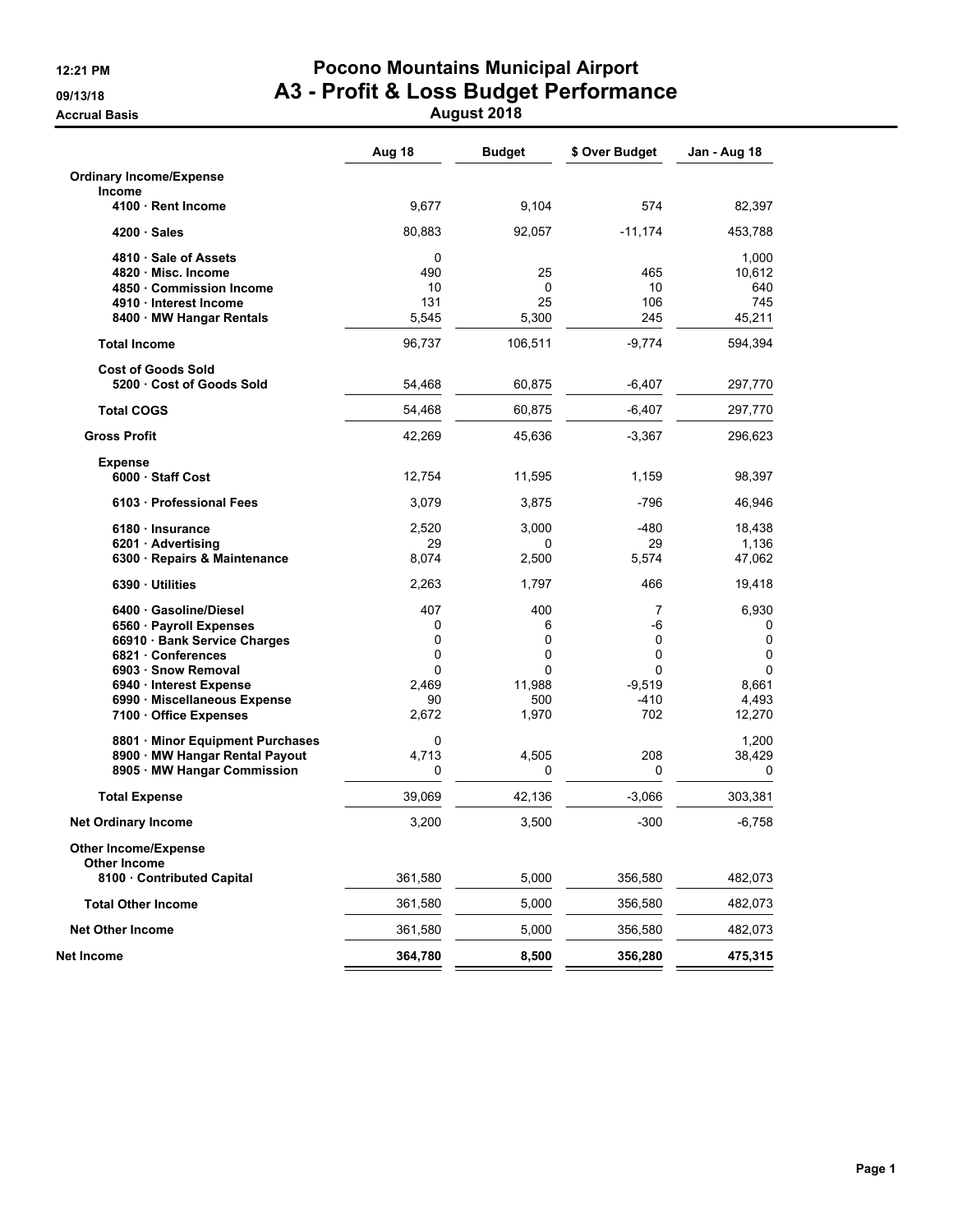### **12:21 PM Pocono Mountains Municipal Airport 09/13/18 A3 - Profit & Loss Budget Performance Accrual Basis August 2018**

| <b>Ordinary Income/Expense</b><br><b>Income</b><br>72,830<br>9,567<br>4100 · Rent Income<br>$4200 \cdot Sales$<br>466,889<br>$-13,101$<br>4810 Sale of Assets<br>4820 Misc. Income<br>4,175<br>6,437<br>4,275<br>4850 Commission Income<br>640<br>0<br>200<br>545<br>300<br>4910 · Interest Income<br>8400 · MW Hangar Rentals<br>42,400<br>2,811<br>63,600<br><b>Total Income</b><br>586,494<br>7,900<br>837,237<br><b>Cost of Goods Sold</b><br>5200 Cost of Goods Sold<br>313,450<br>$-15,680$<br>443,900<br><b>Total COGS</b><br>$-15,680$<br>443,900<br>313,450<br><b>Gross Profit</b><br>273,044<br>23,579<br><b>Expense</b><br>6000 Staff Cost<br>111,056<br>$-12,659$<br>157,436<br>6103 Professional Fees<br>41,800<br>5,146<br>57,300<br>6180 Insurance<br>$-5,562$<br>24,000<br>36,000<br>1,136<br>6201 · Advertising<br>0<br>0<br>6300 · Repairs & Maintenance<br>46,059<br>1,003<br>58,059<br>6390 Utilities<br>19,206<br>212<br>27,229<br>6400 Gasoline/Diesel<br>3,230<br>5,250<br>3,700<br>6560 · Payroll Expenses<br>48<br>-48<br>460<br>66910 · Bank Service Charges<br>0<br>0<br>0<br>6821 Conferences<br>0<br>445<br>0<br>1,000<br>$-1,000$<br>6903 · Snow Removal<br>19,478<br>$-10,817$<br>6940 · Interest Expense<br>6990 · Miscellaneous Expense<br>4,000<br>493<br>10,277<br>1,993<br>7100 Office Expenses<br>16,120<br>8801 · Minor Equipment Purchases<br>8900 · MW Hangar Rental Payout<br>36,040<br>2,389<br>54,060<br>8905 MW Hangar Commission<br>0<br>0<br>0<br><b>Total Expense</b><br>316,664<br>$-13,283$<br>443,337<br>$-43,620$<br>36,862<br>$-50,000$<br><b>Net Ordinary Income</b><br><b>Other Income/Expense</b><br><b>Other Income</b><br>8100 Contributed Capital<br>40,000<br>50,000<br>442,073<br>40,000<br>50,000<br><b>Total Other Income</b><br>442,073<br><b>Net Other Income</b><br>40,000<br>442,073<br>50,000<br>-3,620<br>478,935<br>0 |            | <b>YTD Budget</b> | \$ Over Budget | <b>Annual Budget</b> |
|--------------------------------------------------------------------------------------------------------------------------------------------------------------------------------------------------------------------------------------------------------------------------------------------------------------------------------------------------------------------------------------------------------------------------------------------------------------------------------------------------------------------------------------------------------------------------------------------------------------------------------------------------------------------------------------------------------------------------------------------------------------------------------------------------------------------------------------------------------------------------------------------------------------------------------------------------------------------------------------------------------------------------------------------------------------------------------------------------------------------------------------------------------------------------------------------------------------------------------------------------------------------------------------------------------------------------------------------------------------------------------------------------------------------------------------------------------------------------------------------------------------------------------------------------------------------------------------------------------------------------------------------------------------------------------------------------------------------------------------------------------------------------------------------------------------------------------------------------------------------------------------------|------------|-------------------|----------------|----------------------|
| 109,245<br>659,817<br>0                                                                                                                                                                                                                                                                                                                                                                                                                                                                                                                                                                                                                                                                                                                                                                                                                                                                                                                                                                                                                                                                                                                                                                                                                                                                                                                                                                                                                                                                                                                                                                                                                                                                                                                                                                                                                                                                    |            |                   |                |                      |
|                                                                                                                                                                                                                                                                                                                                                                                                                                                                                                                                                                                                                                                                                                                                                                                                                                                                                                                                                                                                                                                                                                                                                                                                                                                                                                                                                                                                                                                                                                                                                                                                                                                                                                                                                                                                                                                                                            |            |                   |                |                      |
|                                                                                                                                                                                                                                                                                                                                                                                                                                                                                                                                                                                                                                                                                                                                                                                                                                                                                                                                                                                                                                                                                                                                                                                                                                                                                                                                                                                                                                                                                                                                                                                                                                                                                                                                                                                                                                                                                            |            |                   |                |                      |
|                                                                                                                                                                                                                                                                                                                                                                                                                                                                                                                                                                                                                                                                                                                                                                                                                                                                                                                                                                                                                                                                                                                                                                                                                                                                                                                                                                                                                                                                                                                                                                                                                                                                                                                                                                                                                                                                                            |            |                   |                |                      |
|                                                                                                                                                                                                                                                                                                                                                                                                                                                                                                                                                                                                                                                                                                                                                                                                                                                                                                                                                                                                                                                                                                                                                                                                                                                                                                                                                                                                                                                                                                                                                                                                                                                                                                                                                                                                                                                                                            |            |                   |                |                      |
|                                                                                                                                                                                                                                                                                                                                                                                                                                                                                                                                                                                                                                                                                                                                                                                                                                                                                                                                                                                                                                                                                                                                                                                                                                                                                                                                                                                                                                                                                                                                                                                                                                                                                                                                                                                                                                                                                            |            |                   |                |                      |
|                                                                                                                                                                                                                                                                                                                                                                                                                                                                                                                                                                                                                                                                                                                                                                                                                                                                                                                                                                                                                                                                                                                                                                                                                                                                                                                                                                                                                                                                                                                                                                                                                                                                                                                                                                                                                                                                                            |            |                   |                |                      |
|                                                                                                                                                                                                                                                                                                                                                                                                                                                                                                                                                                                                                                                                                                                                                                                                                                                                                                                                                                                                                                                                                                                                                                                                                                                                                                                                                                                                                                                                                                                                                                                                                                                                                                                                                                                                                                                                                            |            |                   |                |                      |
|                                                                                                                                                                                                                                                                                                                                                                                                                                                                                                                                                                                                                                                                                                                                                                                                                                                                                                                                                                                                                                                                                                                                                                                                                                                                                                                                                                                                                                                                                                                                                                                                                                                                                                                                                                                                                                                                                            |            |                   |                |                      |
|                                                                                                                                                                                                                                                                                                                                                                                                                                                                                                                                                                                                                                                                                                                                                                                                                                                                                                                                                                                                                                                                                                                                                                                                                                                                                                                                                                                                                                                                                                                                                                                                                                                                                                                                                                                                                                                                                            |            |                   |                |                      |
| 393,337<br>1,500<br>23,478<br>6,000                                                                                                                                                                                                                                                                                                                                                                                                                                                                                                                                                                                                                                                                                                                                                                                                                                                                                                                                                                                                                                                                                                                                                                                                                                                                                                                                                                                                                                                                                                                                                                                                                                                                                                                                                                                                                                                        |            |                   |                |                      |
|                                                                                                                                                                                                                                                                                                                                                                                                                                                                                                                                                                                                                                                                                                                                                                                                                                                                                                                                                                                                                                                                                                                                                                                                                                                                                                                                                                                                                                                                                                                                                                                                                                                                                                                                                                                                                                                                                            |            |                   |                |                      |
|                                                                                                                                                                                                                                                                                                                                                                                                                                                                                                                                                                                                                                                                                                                                                                                                                                                                                                                                                                                                                                                                                                                                                                                                                                                                                                                                                                                                                                                                                                                                                                                                                                                                                                                                                                                                                                                                                            |            |                   |                |                      |
|                                                                                                                                                                                                                                                                                                                                                                                                                                                                                                                                                                                                                                                                                                                                                                                                                                                                                                                                                                                                                                                                                                                                                                                                                                                                                                                                                                                                                                                                                                                                                                                                                                                                                                                                                                                                                                                                                            |            |                   |                |                      |
|                                                                                                                                                                                                                                                                                                                                                                                                                                                                                                                                                                                                                                                                                                                                                                                                                                                                                                                                                                                                                                                                                                                                                                                                                                                                                                                                                                                                                                                                                                                                                                                                                                                                                                                                                                                                                                                                                            |            |                   |                |                      |
|                                                                                                                                                                                                                                                                                                                                                                                                                                                                                                                                                                                                                                                                                                                                                                                                                                                                                                                                                                                                                                                                                                                                                                                                                                                                                                                                                                                                                                                                                                                                                                                                                                                                                                                                                                                                                                                                                            |            |                   |                |                      |
|                                                                                                                                                                                                                                                                                                                                                                                                                                                                                                                                                                                                                                                                                                                                                                                                                                                                                                                                                                                                                                                                                                                                                                                                                                                                                                                                                                                                                                                                                                                                                                                                                                                                                                                                                                                                                                                                                            |            |                   |                |                      |
|                                                                                                                                                                                                                                                                                                                                                                                                                                                                                                                                                                                                                                                                                                                                                                                                                                                                                                                                                                                                                                                                                                                                                                                                                                                                                                                                                                                                                                                                                                                                                                                                                                                                                                                                                                                                                                                                                            |            |                   |                |                      |
|                                                                                                                                                                                                                                                                                                                                                                                                                                                                                                                                                                                                                                                                                                                                                                                                                                                                                                                                                                                                                                                                                                                                                                                                                                                                                                                                                                                                                                                                                                                                                                                                                                                                                                                                                                                                                                                                                            |            |                   |                |                      |
|                                                                                                                                                                                                                                                                                                                                                                                                                                                                                                                                                                                                                                                                                                                                                                                                                                                                                                                                                                                                                                                                                                                                                                                                                                                                                                                                                                                                                                                                                                                                                                                                                                                                                                                                                                                                                                                                                            |            |                   |                |                      |
|                                                                                                                                                                                                                                                                                                                                                                                                                                                                                                                                                                                                                                                                                                                                                                                                                                                                                                                                                                                                                                                                                                                                                                                                                                                                                                                                                                                                                                                                                                                                                                                                                                                                                                                                                                                                                                                                                            |            |                   |                |                      |
|                                                                                                                                                                                                                                                                                                                                                                                                                                                                                                                                                                                                                                                                                                                                                                                                                                                                                                                                                                                                                                                                                                                                                                                                                                                                                                                                                                                                                                                                                                                                                                                                                                                                                                                                                                                                                                                                                            |            |                   |                |                      |
|                                                                                                                                                                                                                                                                                                                                                                                                                                                                                                                                                                                                                                                                                                                                                                                                                                                                                                                                                                                                                                                                                                                                                                                                                                                                                                                                                                                                                                                                                                                                                                                                                                                                                                                                                                                                                                                                                            |            |                   |                |                      |
|                                                                                                                                                                                                                                                                                                                                                                                                                                                                                                                                                                                                                                                                                                                                                                                                                                                                                                                                                                                                                                                                                                                                                                                                                                                                                                                                                                                                                                                                                                                                                                                                                                                                                                                                                                                                                                                                                            |            |                   |                |                      |
|                                                                                                                                                                                                                                                                                                                                                                                                                                                                                                                                                                                                                                                                                                                                                                                                                                                                                                                                                                                                                                                                                                                                                                                                                                                                                                                                                                                                                                                                                                                                                                                                                                                                                                                                                                                                                                                                                            |            |                   |                |                      |
|                                                                                                                                                                                                                                                                                                                                                                                                                                                                                                                                                                                                                                                                                                                                                                                                                                                                                                                                                                                                                                                                                                                                                                                                                                                                                                                                                                                                                                                                                                                                                                                                                                                                                                                                                                                                                                                                                            |            |                   |                |                      |
|                                                                                                                                                                                                                                                                                                                                                                                                                                                                                                                                                                                                                                                                                                                                                                                                                                                                                                                                                                                                                                                                                                                                                                                                                                                                                                                                                                                                                                                                                                                                                                                                                                                                                                                                                                                                                                                                                            |            |                   |                |                      |
|                                                                                                                                                                                                                                                                                                                                                                                                                                                                                                                                                                                                                                                                                                                                                                                                                                                                                                                                                                                                                                                                                                                                                                                                                                                                                                                                                                                                                                                                                                                                                                                                                                                                                                                                                                                                                                                                                            |            |                   |                |                      |
|                                                                                                                                                                                                                                                                                                                                                                                                                                                                                                                                                                                                                                                                                                                                                                                                                                                                                                                                                                                                                                                                                                                                                                                                                                                                                                                                                                                                                                                                                                                                                                                                                                                                                                                                                                                                                                                                                            |            |                   |                |                      |
|                                                                                                                                                                                                                                                                                                                                                                                                                                                                                                                                                                                                                                                                                                                                                                                                                                                                                                                                                                                                                                                                                                                                                                                                                                                                                                                                                                                                                                                                                                                                                                                                                                                                                                                                                                                                                                                                                            |            |                   |                |                      |
|                                                                                                                                                                                                                                                                                                                                                                                                                                                                                                                                                                                                                                                                                                                                                                                                                                                                                                                                                                                                                                                                                                                                                                                                                                                                                                                                                                                                                                                                                                                                                                                                                                                                                                                                                                                                                                                                                            |            |                   |                |                      |
|                                                                                                                                                                                                                                                                                                                                                                                                                                                                                                                                                                                                                                                                                                                                                                                                                                                                                                                                                                                                                                                                                                                                                                                                                                                                                                                                                                                                                                                                                                                                                                                                                                                                                                                                                                                                                                                                                            |            |                   |                |                      |
|                                                                                                                                                                                                                                                                                                                                                                                                                                                                                                                                                                                                                                                                                                                                                                                                                                                                                                                                                                                                                                                                                                                                                                                                                                                                                                                                                                                                                                                                                                                                                                                                                                                                                                                                                                                                                                                                                            |            |                   |                |                      |
|                                                                                                                                                                                                                                                                                                                                                                                                                                                                                                                                                                                                                                                                                                                                                                                                                                                                                                                                                                                                                                                                                                                                                                                                                                                                                                                                                                                                                                                                                                                                                                                                                                                                                                                                                                                                                                                                                            |            |                   |                |                      |
|                                                                                                                                                                                                                                                                                                                                                                                                                                                                                                                                                                                                                                                                                                                                                                                                                                                                                                                                                                                                                                                                                                                                                                                                                                                                                                                                                                                                                                                                                                                                                                                                                                                                                                                                                                                                                                                                                            |            |                   |                |                      |
|                                                                                                                                                                                                                                                                                                                                                                                                                                                                                                                                                                                                                                                                                                                                                                                                                                                                                                                                                                                                                                                                                                                                                                                                                                                                                                                                                                                                                                                                                                                                                                                                                                                                                                                                                                                                                                                                                            | Net Income |                   |                |                      |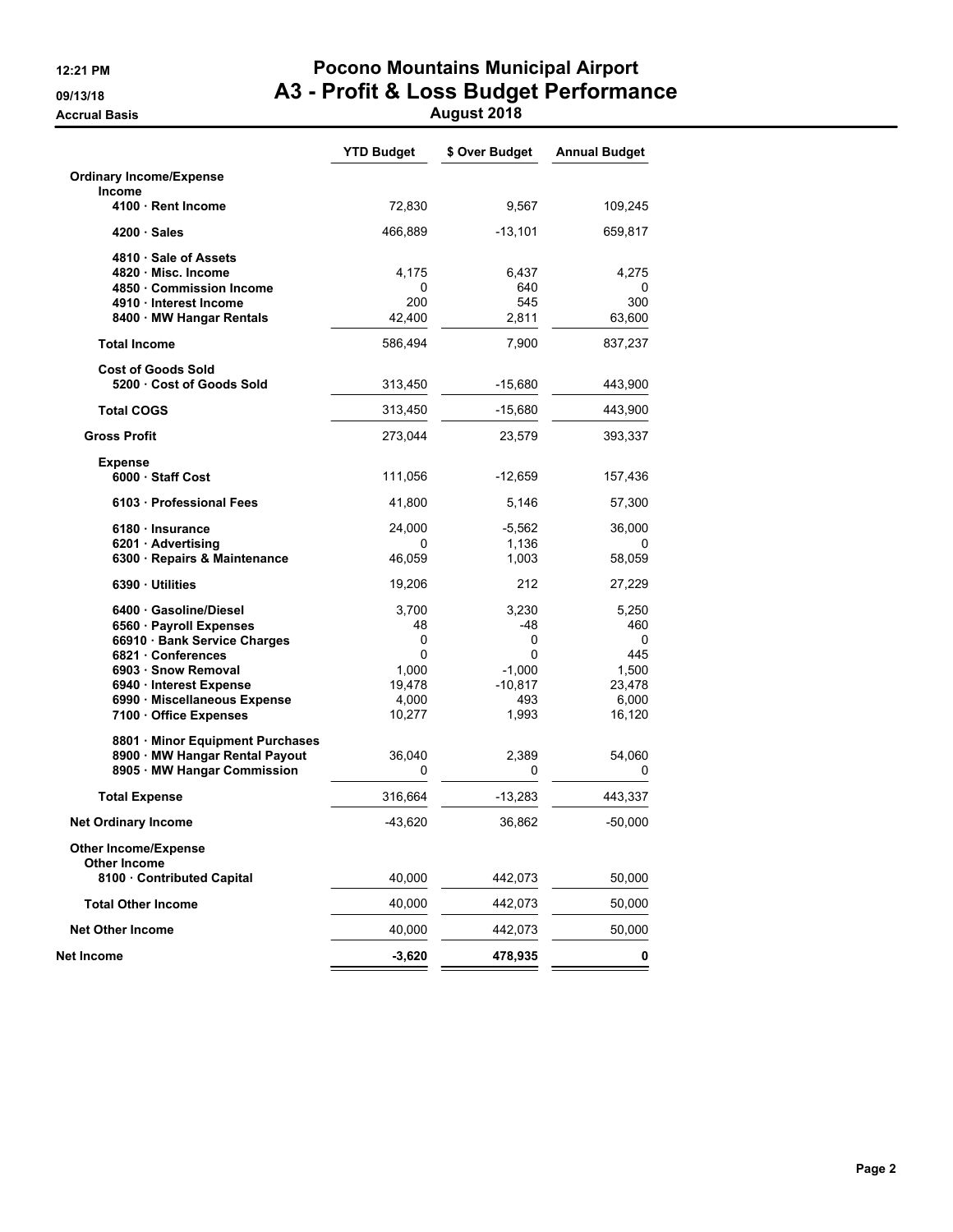#### **12:19 PM 09/13/18 Accrual Basis**

### **Pocono Mountains Municipal Airport B - Profit & Loss - North Hangar August 2018**

|                                    | Aug 18   | Jan - Aug 18 |
|------------------------------------|----------|--------------|
| <b>Ordinary Income/Expense</b>     |          |              |
| <b>Income</b>                      |          |              |
| 4100 - Rent Income                 |          |              |
| 4115 - North Hangar Rental         | 3,868.91 | 32,052.86    |
| Total 4100 - Rent Income           | 3,868.91 | 32,052.86    |
| <b>Total Income</b>                | 3,868.91 | 32,052.86    |
| <b>Gross Profit</b>                | 3,868.91 | 32,052.86    |
| <b>Expense</b>                     |          |              |
| 6180 · Insurance                   | 366.00   | 2,928.00     |
| 6300 - Repairs & Maintenance       |          |              |
| 6310 · Building Repairs            | 0.00     | 830.00       |
| 6330 - Equipment Repairs           | 0.00     | 894.86       |
| Total 6300 · Repairs & Maintenance | 0.00     | 1,724.86     |
| 6390 - Utilities                   |          |              |
| 6391 - Electric                    | 206.69   | 2,563.02     |
| 6396 - Propane/Natural Gas         | 7.98     | 2,847.51     |
| 6399 - Security Sys.               | 0.00     | 120.00       |
| Total 6390 - Utilities             | 214.67   | 5,530.53     |
| 6940 - Interest Expense            | 493.70   | 4,014.10     |
| 7100 - Office Expenses             |          |              |
| 7107 - Office Supplies             | 0.00     | 128.61       |
| Total 7100 - Office Expenses       | 0.00     | 128.61       |
| <b>Total Expense</b>               | 1,074.37 | 14,326.10    |
| <b>Net Ordinary Income</b>         | 2,794.54 | 17,726.76    |
| Net Income                         | 2,794.54 | 17,726.76    |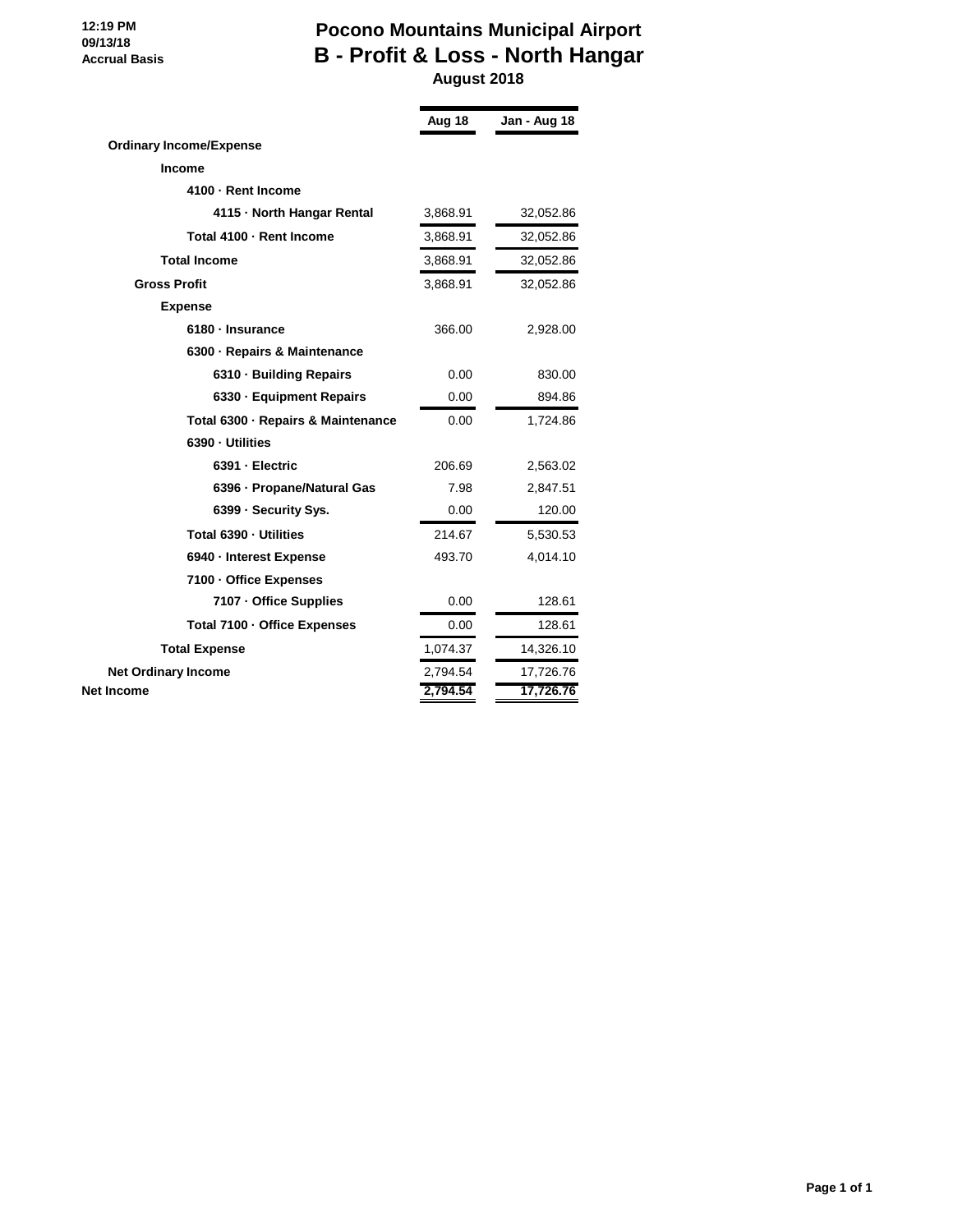# **12:17 PM Pocono Mountains Municipal Airport 09/13/18 B1 - Profit & Loss - Marketing**

### **Accrual Basis August 2018**

|                                                                                            | Aug 18        | Jan - Aug 18      |
|--------------------------------------------------------------------------------------------|---------------|-------------------|
| <b>Ordinary Income/Expense</b><br><b>Income</b><br>4100 · Rent Income<br>4120 Other Rental | 0.00          | 7,500.00          |
| Total 4100 Rent Income                                                                     | 0.00          | 7,500.00          |
| 4820 Misc. Income<br>4850 Commission Income                                                | 50.00<br>0.00 | 4,619.00<br>30.00 |
| <b>Total Income</b>                                                                        | 50.00         | 12,149.00         |
| <b>Gross Profit</b>                                                                        | 50.00         | 12,149.00         |
| <b>Expense</b><br>6201 Advertising                                                         | 0.00          | 425.00            |
| <b>Total Expense</b>                                                                       | 0.00          | 425.00            |
| <b>Net Ordinary Income</b>                                                                 | 50.00         | 11,724.00         |
| Net Income                                                                                 | 50.00         | 11,724.00         |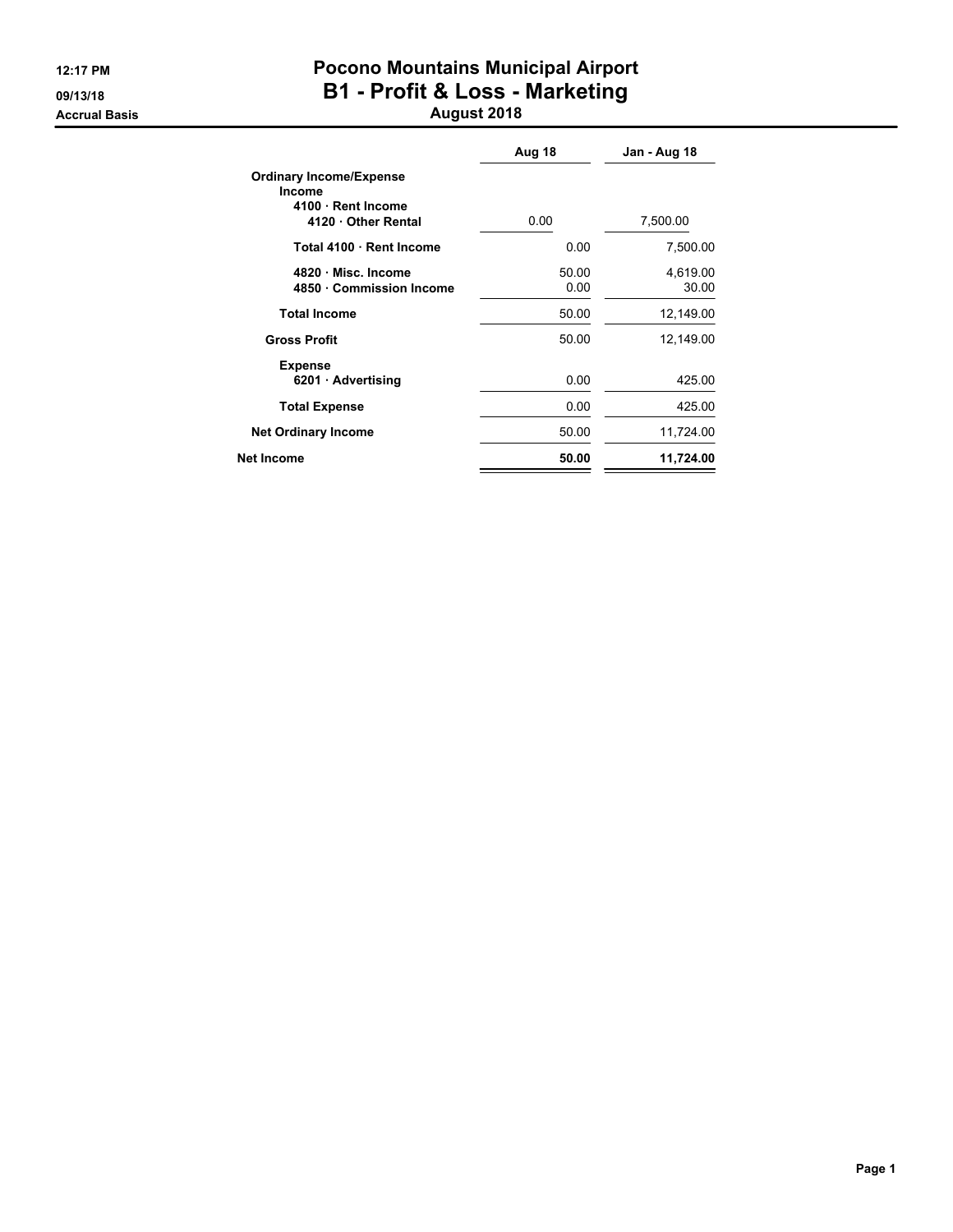**12:24 PM**

**09/13/18Accrual Basis**

### **Pocono Mountains Municipal Airport B2 - Profit & Loss - M&W Hangar August 2018**

**Aug 18Ordinary Income/ExpenseIncome 8400 MW Hangar Rentals** 5,545.03 **Total Income** 5,545.03 **Gross Profit** 5,545.03**Expense 8900 MW Hangar Rental Payout** 4,713.27**Total Expense** 4,713.27 **Net Ordinary Income**e 831.76 **Net Income831.76**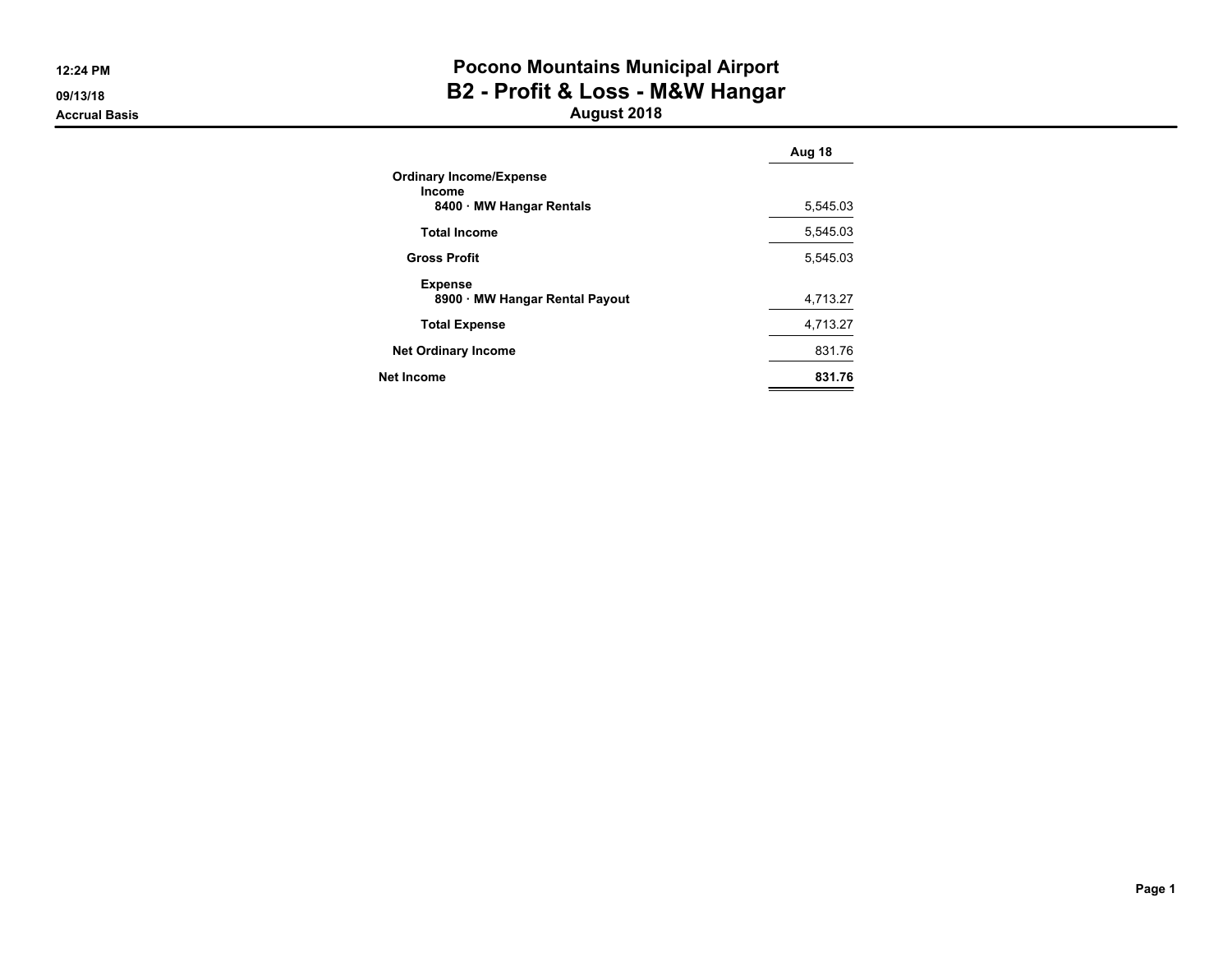# **11:59 AM Pocono Mountains Municipal Airport 09/13/18 C - Sales by Product/Service Summary**

**Accrual Basis August 2018**

|                                                                                                               | Aug 18              |                        |
|---------------------------------------------------------------------------------------------------------------|---------------------|------------------------|
|                                                                                                               | Qty                 | Amount                 |
| Inventory                                                                                                     |                     |                        |
| 100LL (100LL Fuel)<br>Jet A (Jet A Fuel)                                                                      | 7,596.81<br>9.620.3 | 40,173.92<br>47,043.31 |
| <b>Total Inventory</b>                                                                                        | 17,217.11           | 87,217.23              |
| Parts                                                                                                         |                     |                        |
| Fuel Discount - Jet A (Fuel Discount - Jet A)                                                                 | 4,615               | $-3,527.05$            |
| Airport Merchandise (Hats, Shirts, Batteries, Etc.)<br>Fuel Discount - 100LL (Fuel Discount - 100LL)          | 3<br>1,778.49       | 50.00<br>-4,684.60     |
| <b>Total Parts</b>                                                                                            | 6,396.49            | $-8,161.65$            |
| <b>Service</b>                                                                                                |                     |                        |
| <b>Over Night Parking (Overnight Parking Fees)</b>                                                            |                     |                        |
| Single (Overnight Fee - Single)<br>Jet (Overnight Fee - Jet)                                                  | 15<br>4             | 150.00<br>400.00       |
| <b>Total Over Night Parking (Overnight Parking Fees)</b>                                                      | 19.00               | 550.00                 |
| <b>NFP</b>                                                                                                    |                     |                        |
| Landing Fees/Facility Fee (Landing Fees - No Fuel Purchase)                                                   |                     |                        |
| Turbo Prop (Landing Fees - Turbo Prop Twin - No Fuel Purchase)<br>Jet (Landing Fees - Jet - No Fuel Purchase) | 2<br>6              | 220.00<br>660.00       |
| Helo (Landing/Facility Fee - Helo - No Fuel Purchase)                                                         | 1                   | 50.00                  |
| Total Landing Fees/Facility Fee (Landing Fees - No Fuel Purchase)                                             | 9.00                | 930.00                 |
| <b>Total NFP</b>                                                                                              | 9.00                | 930.00                 |
| <b>GPU (Jump Start)</b>                                                                                       | 7                   | 210.00                 |
| hangar lease                                                                                                  | $\overline{c}$      | 254.00                 |
| Land Lease (Monthly Charge for Land Lease)<br>Main Hangar Rental (Main Hangar Rental)                         | 2<br>3              | 220.00<br>1,512.00     |
| <b>Misc Income</b>                                                                                            | 10                  | 440.00                 |
| <b>MW Rental (MW Hangar Rental)</b>                                                                           | 9                   | 5,545.03               |
| North Hangar (North Hangar Rental)                                                                            |                     |                        |
| North - Overnight Hangar<br>Jet (Overnight Hangar - Jet)                                                      | 2                   | 400.00                 |
| <b>Total North - Overnight Hangar</b>                                                                         | 2.00                | 400.00                 |
| North Hangar (North Hangar Rental) - Other                                                                    | 10                  | 3,868.91               |
| Total North Hangar (North Hangar Rental)                                                                      | 12.00               | 4,268.91               |
| PA Capital (PA Capital Contribution)                                                                          | 2                   | 18,586.51              |
| T-Hanger Rental (T-Hanger Rental)                                                                             | 7.5                 | 2,122.65               |
| Tie Down (Tie Down)                                                                                           | 17                  | 1,162.50               |
| <b>Total Service</b>                                                                                          | 99.50               | 35,801.60              |
| <b>Other Charges</b>                                                                                          |                     |                        |
| Federal Portion (Federal Portion of BAA Grant)                                                                | $\overline{2}$      | 334,557.26             |
| <b>Total Other Charges</b>                                                                                    | 2.00                | 334,557.26             |
| TOTAL                                                                                                         | 23,715.1            | 449,414.44             |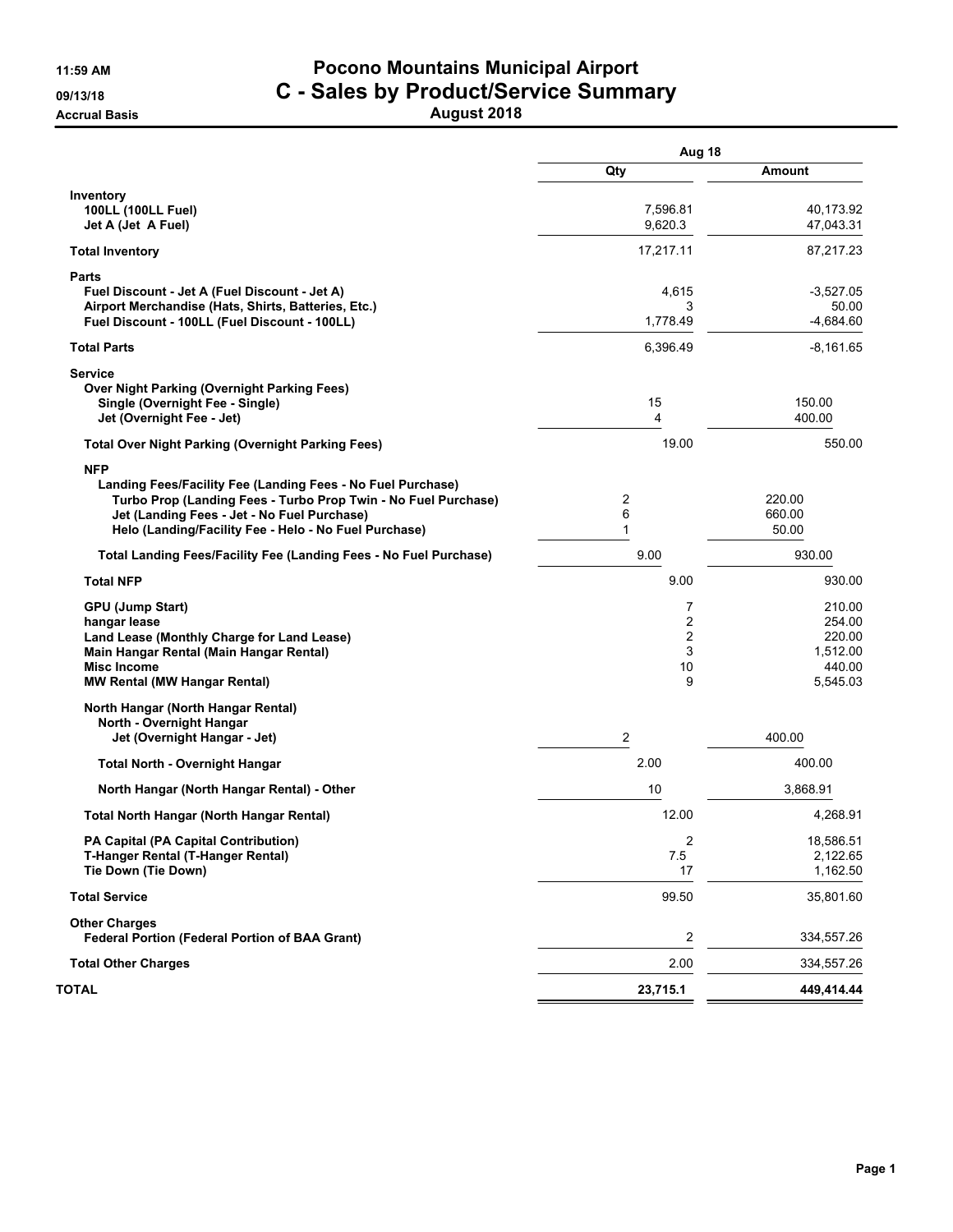### **11:59 AM Pocono Mountains Municipal Airport 09/13/18 C - Sales by Product/Service Summary Accrual Basis August 2018**

|                                                                                                               | Aug 18          |                  |  |
|---------------------------------------------------------------------------------------------------------------|-----------------|------------------|--|
|                                                                                                               | % of Sales      | <b>Avg Price</b> |  |
| Inventory                                                                                                     |                 |                  |  |
| 100LL (100LL Fuel)<br>Jet A (Jet A Fuel)                                                                      | 8.9%<br>10.5%   | 5.29<br>4.89     |  |
| <b>Total Inventory</b>                                                                                        | 19.4%           | 5.07             |  |
| <b>Parts</b>                                                                                                  |                 |                  |  |
| Fuel Discount - Jet A (Fuel Discount - Jet A)                                                                 | $-0.8%$         | $-0.76$          |  |
| Airport Merchandise (Hats, Shirts, Batteries, Etc.)<br>Fuel Discount - 100LL (Fuel Discount - 100LL)          | 0.0%<br>$-1.0%$ | 16.67<br>$-2.63$ |  |
| <b>Total Parts</b>                                                                                            | $-1.8%$         | $-1.28$          |  |
|                                                                                                               |                 |                  |  |
| <b>Service</b><br><b>Over Night Parking (Overnight Parking Fees)</b>                                          |                 |                  |  |
| Single (Overnight Fee - Single)                                                                               | $0.0\%$         | 10.00            |  |
| Jet (Overnight Fee - Jet)                                                                                     | 0.1%            | 100.00           |  |
| <b>Total Over Night Parking (Overnight Parking Fees)</b>                                                      | 0.1%            | 28.95            |  |
| <b>NFP</b>                                                                                                    |                 |                  |  |
| Landing Fees/Facility Fee (Landing Fees - No Fuel Purchase)                                                   |                 |                  |  |
| Turbo Prop (Landing Fees - Turbo Prop Twin - No Fuel Purchase)<br>Jet (Landing Fees - Jet - No Fuel Purchase) | $0.0\%$<br>0.1% | 110.00<br>110.00 |  |
| Helo (Landing/Facility Fee - Helo - No Fuel Purchase)                                                         | 0.0%            | 50.00            |  |
| Total Landing Fees/Facility Fee (Landing Fees - No Fuel Purchase)                                             | 0.2%            | 103.33           |  |
| <b>Total NFP</b>                                                                                              | 0.2%            | 103.33           |  |
| <b>GPU (Jump Start)</b>                                                                                       | 0.0%            | 30.00            |  |
| hangar lease                                                                                                  | 0.1%            | 127.00           |  |
| Land Lease (Monthly Charge for Land Lease)                                                                    | 0.0%            | 110.00           |  |
| Main Hangar Rental (Main Hangar Rental)<br><b>Misc Income</b>                                                 | 0.3%<br>0.1%    | 504.00<br>44.00  |  |
| <b>MW Rental (MW Hangar Rental)</b>                                                                           | 1.2%            | 616.11           |  |
| North Hangar (North Hangar Rental)                                                                            |                 |                  |  |
| North - Overnight Hangar                                                                                      |                 |                  |  |
| Jet (Overnight Hangar - Jet)                                                                                  | 0.1%            | 200.00           |  |
| <b>Total North - Overnight Hangar</b>                                                                         | 0.1%            | 200.00           |  |
| North Hangar (North Hangar Rental) - Other                                                                    | 0.9%            | 386.89           |  |
| Total North Hangar (North Hangar Rental)                                                                      | 0.9%            | 355.74           |  |
| PA Capital (PA Capital Contribution)                                                                          | 4.1%            | 9,293.26         |  |
| T-Hanger Rental (T-Hanger Rental)                                                                             | 0.5%            | 283.02           |  |
| Tie Down (Tie Down)                                                                                           | 0.3%            | 68.38            |  |
| <b>Total Service</b>                                                                                          | 8.0%            | 359.82           |  |
| <b>Other Charges</b><br><b>Federal Portion (Federal Portion of BAA Grant)</b>                                 | 74.4%           | 167,278.63       |  |
| <b>Total Other Charges</b>                                                                                    | 74.4%           | 167,278.63       |  |
| TOTAL                                                                                                         | 100.0%          | 18.95            |  |
|                                                                                                               |                 |                  |  |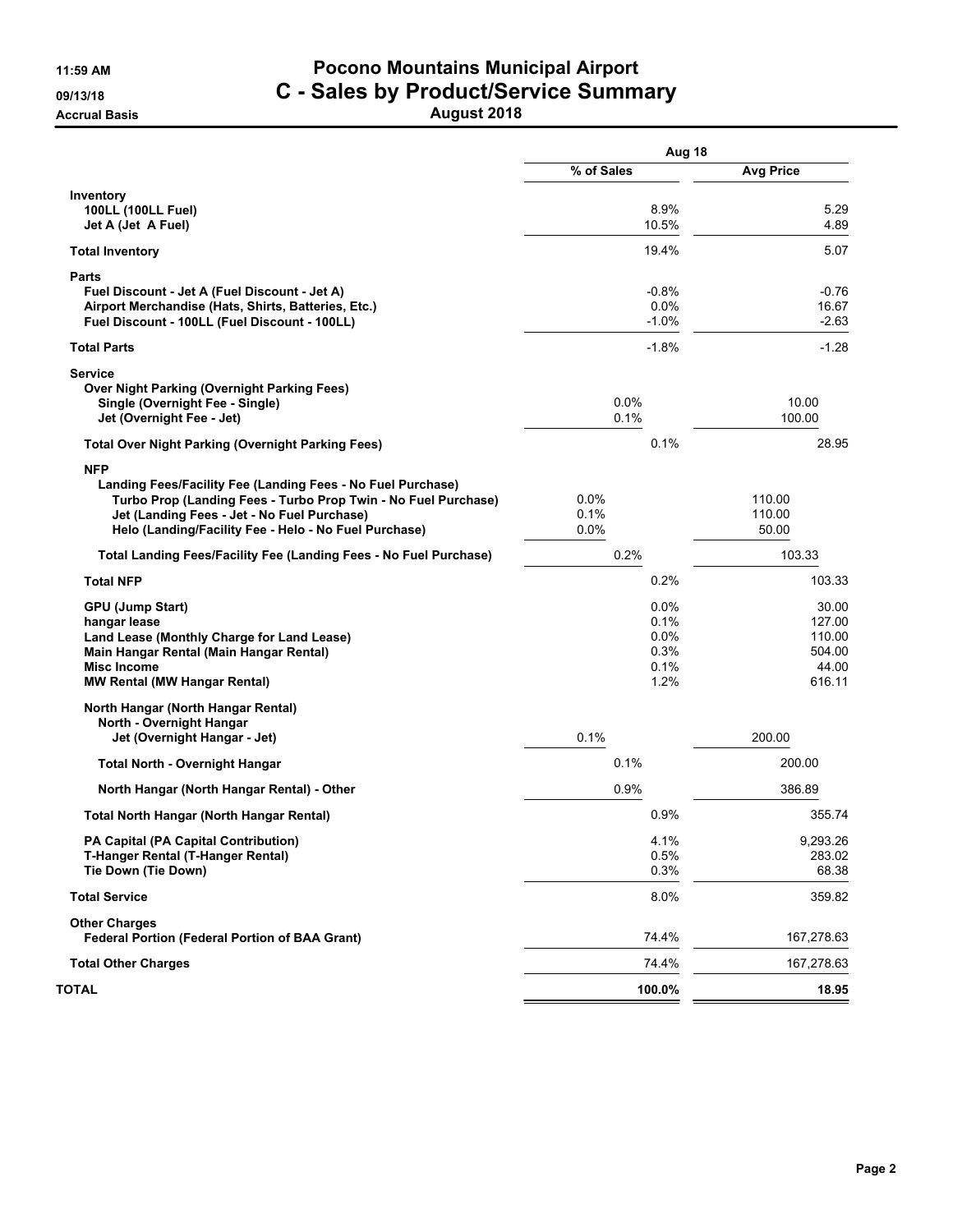| Report D2 Fuel Inventory Comparison 2017, 2016, 2015, & 2014 Year to Date |          |            |          |            |         |            |          |            |         |            |
|---------------------------------------------------------------------------|----------|------------|----------|------------|---------|------------|----------|------------|---------|------------|
|                                                                           |          |            |          |            |         |            |          |            |         |            |
| <b>Gallons By Month</b>                                                   |          |            |          |            |         |            |          |            |         |            |
|                                                                           |          |            |          |            |         |            |          |            |         |            |
| <b>100LL</b>                                                              | 2014     | <b>YTD</b> | 2015     | <b>YTD</b> | 2016    | <b>YTD</b> | 2017     | <b>YTD</b> | 2018    | <b>YTD</b> |
| January                                                                   | 3530.60  |            | 3258.4   |            | 4703.4  |            | 3814.5   |            | 3375.6  |            |
| February                                                                  | 3024.80  | 6555.40    | 3587.9   | 6846.3     | 4566.6  | 9270       | 4744.63  | 8559.13    | 3982.6  | 7358.2     |
| March                                                                     | 4614.10  | 11169.50   | 3948.9   | 10795.2    | 5865.1  | 15135.1    | 3472.89  | 12032.02   | 3702.4  | 11060.6    |
| April                                                                     | 5461.60  | 16631.10   | 6668.7   | 17463.9    | 5675.6  | 20810.7    | 6846.8   | 18878.82   | 4790.7  | 15851.3    |
| May                                                                       | 7069.90  | 23701.00   | 7354.4   | 24818.3    | 6537    | 27347.7    | 7559     | 26437.82   | 5283.3  | 21134.6    |
| June                                                                      | 8885.00  | 32586.00   | 6680.4   | 31498.7    | 8779    | 36126.7    | 9677.65  | 36115.47   | 6492.8  | 27627.4    |
| July                                                                      | 9646.40  | 42232.40   | 10733.81 | 42232.51   | 9922.3  | 46049      | 9691.5   | 45806.97   | 8078.31 | 35705.71   |
| August                                                                    | 11222.50 | 53454.90   | 11704.2  | 53936.71   | 9943.9  | 55992.9    | 10212.1  | 56019.07   | 7596.8  | 43302.51   |
| September                                                                 | 8107.20  | 61562.10   | 9033.9   | 62970.61   | 7439.9  | 63432.8    | 8191.48  | 64210.55   |         |            |
| October                                                                   | 5503.70  | 67065.80   | 8642.8   | 71613.41   | 7804.3  | 71237.1    | 8220.07  | 72430.62   |         |            |
| November                                                                  | 4762.30  | 71828.10   | 6831.97  | 78445.38   | 6677.8  | 77914.9    | 6734.63  | 79165.25   |         |            |
| December                                                                  | 3261.10  | 75089.20   | 4328     | 82773.38   | 5073.3  | 82988.3    | 5348.44  | 84513.69   |         |            |
| Total                                                                     | 75089.20 |            | 82773.38 |            | 82988.2 |            | 84513.69 |            |         |            |
|                                                                           |          |            |          |            |         |            |          |            |         |            |
|                                                                           |          |            |          |            |         |            |          |            |         |            |
| Jet A                                                                     | 2014     | <b>YTD</b> | 2015     | <b>YTD</b> | 2016    | <b>YTD</b> | 2017     | <b>YTD</b> | 2018    | <b>YTD</b> |
| January                                                                   | 3377     |            | 3207.5   |            | 2089    |            | 1589     |            | 4867.6  |            |
| February                                                                  | 2073     | 5450       | 1015     | 4222.5     | 2584    | 4673       | 4949     | 6538       | 1867    | 6734.6     |
| March                                                                     | 3488     | 8938       | 3213.5   | 7436       | 5308    | 9981       | 3531     | 10069      | 4216    | 10950.6    |
| April                                                                     | 4152     | 13090      | 7867     | 15303      | 10453   | 20434      | 7885     | 17954      | 4807    | 15757.6    |
| May                                                                       | 6055     | 19145      | 11073    | 26376      | 7313    | 27747      | 4816     | 22770      | 6370    | 22127.6    |
| June                                                                      | 13535    | 32680      | 17953    | 44329      | 10865   | 38612      | 8074     | 30844      | 9847    | 31974.6    |
| July                                                                      | 10956    | 43636      | 9722     | 54051      | 12109   | 50721      | 11371    | 42215      | 12136.2 | 44110.8    |
| August                                                                    | 12422    | 56058      | 15082.2  | 69133.2    | 11850   | 62571      | 9876.1   | 52091.1    | 9,620.3 | 53731.1    |
| Sept                                                                      | 8390     | 64448      | 5126     | 74259.2    | 7429    | 70000      | 5286     | 57377.1    |         |            |
| October                                                                   | 9761     | 74209      | 4955     | 79214.2    | 6732    | 76732      | 3742.1   | 61119.2    |         |            |
| November                                                                  | 4629     | 78838      | 4113     | 83327.2    | 4575    | 81307      | 6640     | 67759.2    |         |            |
| December                                                                  | 3811     | 82649      | 3410     | 86737.2    | 5515    | 86822      | 4180     | 71939.2    |         |            |
| Total                                                                     | 82649    |            | 86737.2  |            | 86822   |            | 71939.2  |            |         |            |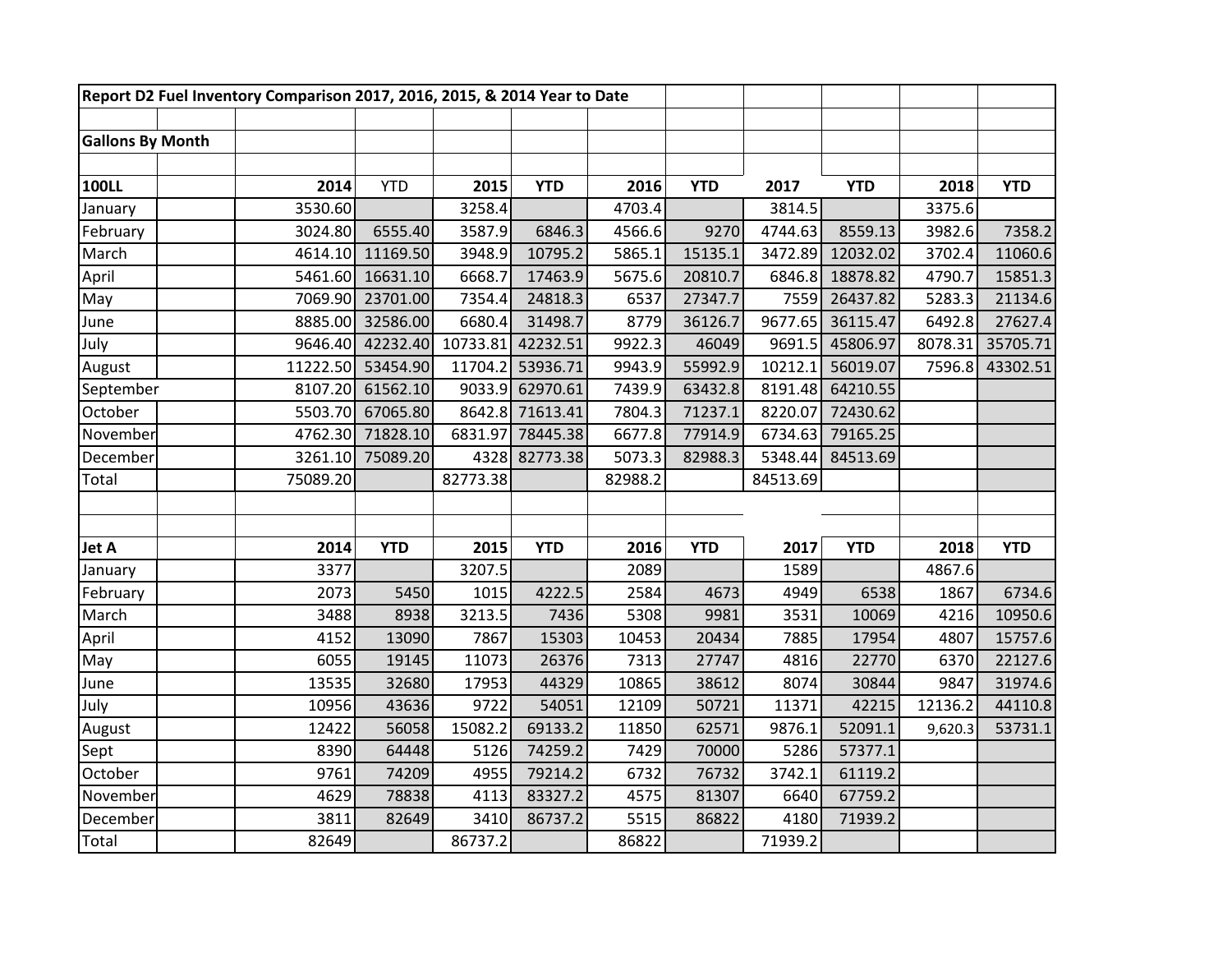| Report D     |      |                                    |         |            |           |             |             |              |                  |                     |  |
|--------------|------|------------------------------------|---------|------------|-----------|-------------|-------------|--------------|------------------|---------------------|--|
|              |      | 2018 PMMAA Fuel Inventory Tracking |         |            |           |             |             |              |                  |                     |  |
|              | Date | Oescription                        | Gallons | PriceGaton | Loadcost  | MonthlyCost | Total Sales | Gross Profit | Sale Price Gaton | Gross Profit/Gallon |  |
| <b>100LL</b> |      | 1-Jan 11/28 load                   | 4,315.0 | 3.3895     | 14,625.69 |             |             |              |                  |                     |  |
|              |      | Inventory 01/01/18                 | 4,315.0 |            |           |             |             |              |                  |                     |  |
|              |      | 24-Jan Purchase                    | 8,188.0 | 3.6220     | 29,657.17 |             |             |              |                  |                     |  |
|              |      | 31-Jan Jan Sales - 11/28 load      | 3,375.6 | 3.3895     |           | 11,441.43   | 14,443.03   | 3,001.60     | 4.28             | 0.89                |  |
|              |      | Inventory 01/31/18                 | 9,127.7 |            |           |             |             |              |                  |                     |  |
|              |      | 28-Feb February Sales - 11/28 load | 939.5   | 3.3895     |           | 3,184.27    |             |              |                  |                     |  |
|              |      | $-1/24$ load                       | 3,043.2 | 3.622      |           | 11,022.29   |             |              |                  |                     |  |
|              |      | <b>Total February Sales</b>        | 3,982.6 |            |           | 14,206.56   | 17,895.94   | 3,689.38     | 4.49             | 0.93                |  |
|              |      | Inventory 02/28/18                 | 5,145.1 |            |           |             |             |              |                  |                     |  |
|              |      | 28-Mar Purchase                    | 8,151.0 | 3.7135     | 30,268.64 |             |             |              |                  |                     |  |
|              |      | 31-Mar March Sales - 1/24 load     | 3,702.4 | 3.622      |           | 13,410.24   | 17,060.41   | 3,650.17     | 4.61             | 0.99                |  |
|              |      | Inventory 3/31/18                  | 9,593.7 |            |           |             |             |              |                  |                     |  |
|              |      | 30-Apr April Sales - 1/24 load     | 1,442.4 | 3.622      |           | 5,224.41    |             |              |                  |                     |  |
|              |      | $-3/28$ load                       | 3,348.3 | 3.7135     |           | 12,433.87   |             |              |                  |                     |  |
|              |      | <b>Total April Sales</b>           | 4,790.7 |            |           | 17,658.28   | 22,740.05   | 5,081.77     | 4.75             | 1.06                |  |
|              |      | Inventory 4/30/18                  | 4,803.0 |            |           |             |             |              |                  |                     |  |
|              |      | 11-May Purchase                    | 8,022.0 | 3.7855     | 30,367.50 |             |             |              |                  |                     |  |
|              |      | 31-May May Sales 3/28 load         | 4,802.7 | 3.7135     |           | 17,834.86   |             |              |                  |                     |  |
|              |      | $5/11$ load                        | 480.6   | 3.7855     |           | 1,819.27    |             |              |                  |                     |  |
|              |      | <b>Total May Sales</b>             | 5,283.3 |            |           | 19,654.14   | 24,903.22   | 5,249.08     | 4.71             | 0.99                |  |
|              |      | Inventory 5/31/18                  | 7,541.7 |            |           |             |             |              |                  |                     |  |
|              |      | 27-Jun Purchase                    | 7,961.0 | 3.6962     | 29,425.51 |             |             |              |                  |                     |  |
|              |      | 30-Jun June Sales - 5/11 Load      | 6,492.8 | 3.7855     |           | 24,578.49   | 31,059.42   | 6,480.93     | 4.78             | 1.00                |  |
|              |      | Inventory 6/30/18                  | 9,009.9 |            |           |             |             |              |                  |                     |  |
|              |      | 27-Jul Purchase                    | 7887.0  | 3.7662     | 29,704.09 |             |             |              |                  |                     |  |
|              |      | 31-Jul July Sales - 5/11 Load      | 1048.6  | 3.7855     |           | 3,969.48    |             |              |                  |                     |  |
|              |      | $-6/27$ Load                       | 7029.71 | 3.6962     |           | 25,983.21   |             |              |                  |                     |  |
|              |      | <b>Total July Sales</b>            | 8078.31 |            |           | 29,952.69   | 38,635.69   | 8,683.00     | 4.78             | 1.07                |  |
|              |      | Inventory 7/31/18                  | 8,818.6 |            |           |             |             |              |                  |                     |  |
|              |      | 31-Aug August Sales - 6/27 Load    | 931.3   | 3.6962     |           | 3,442.23    |             |              |                  |                     |  |
|              |      | $-7/27$ Load                       | 6,665.5 | 3.7662     |           | 25,103.53   |             |              |                  |                     |  |
|              |      | <b>Total August Sales</b>          | 7,596.8 |            |           | 28,545.76   | 35,489.34   | 6,943.58     | 4.67             | 0.91                |  |
|              |      | Inventory 8/31/18                  | 1221.8  |            |           |             |             |              |                  |                     |  |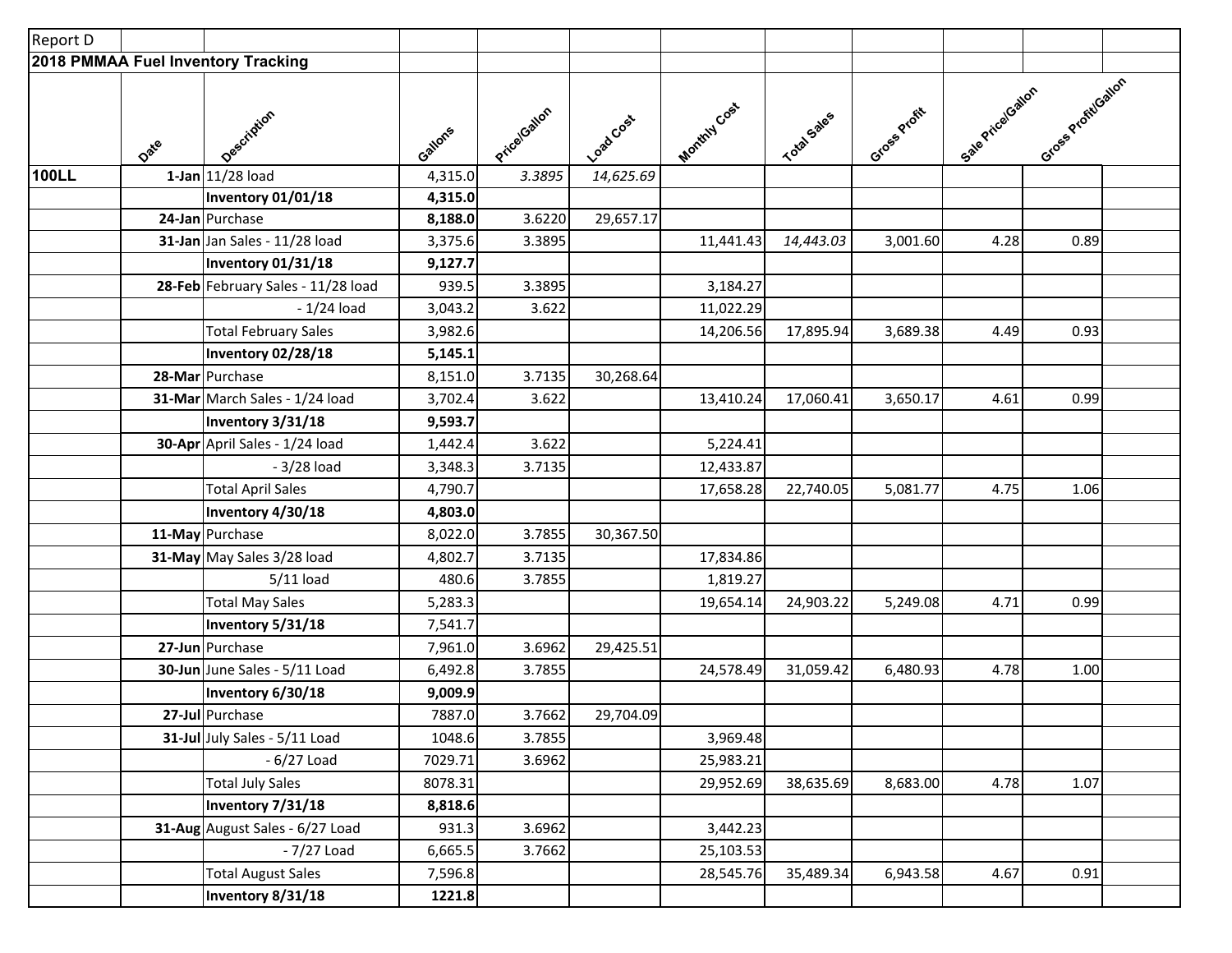|  | Physical                        | 1186.0   |                               |             |            |                       |            |                       |  |
|--|---------------------------------|----------|-------------------------------|-------------|------------|-----------------------|------------|-----------------------|--|
|  | Difference                      | $-35.8$  |                               |             |            |                       |            |                       |  |
|  | Year to Date Sales Totals 100LL | 43,302.5 |                               |             |            | 159,447.59 202,227.10 | 42,779.51  | 21.15%                |  |
|  |                                 |          |                               |             |            |                       |            |                       |  |
|  |                                 |          | January 127.3 February -160.1 | March 165.3 | April -217 | May 373.7             | May -282.9 | July 8.6 August -35.8 |  |
|  |                                 |          |                               |             |            |                       |            |                       |  |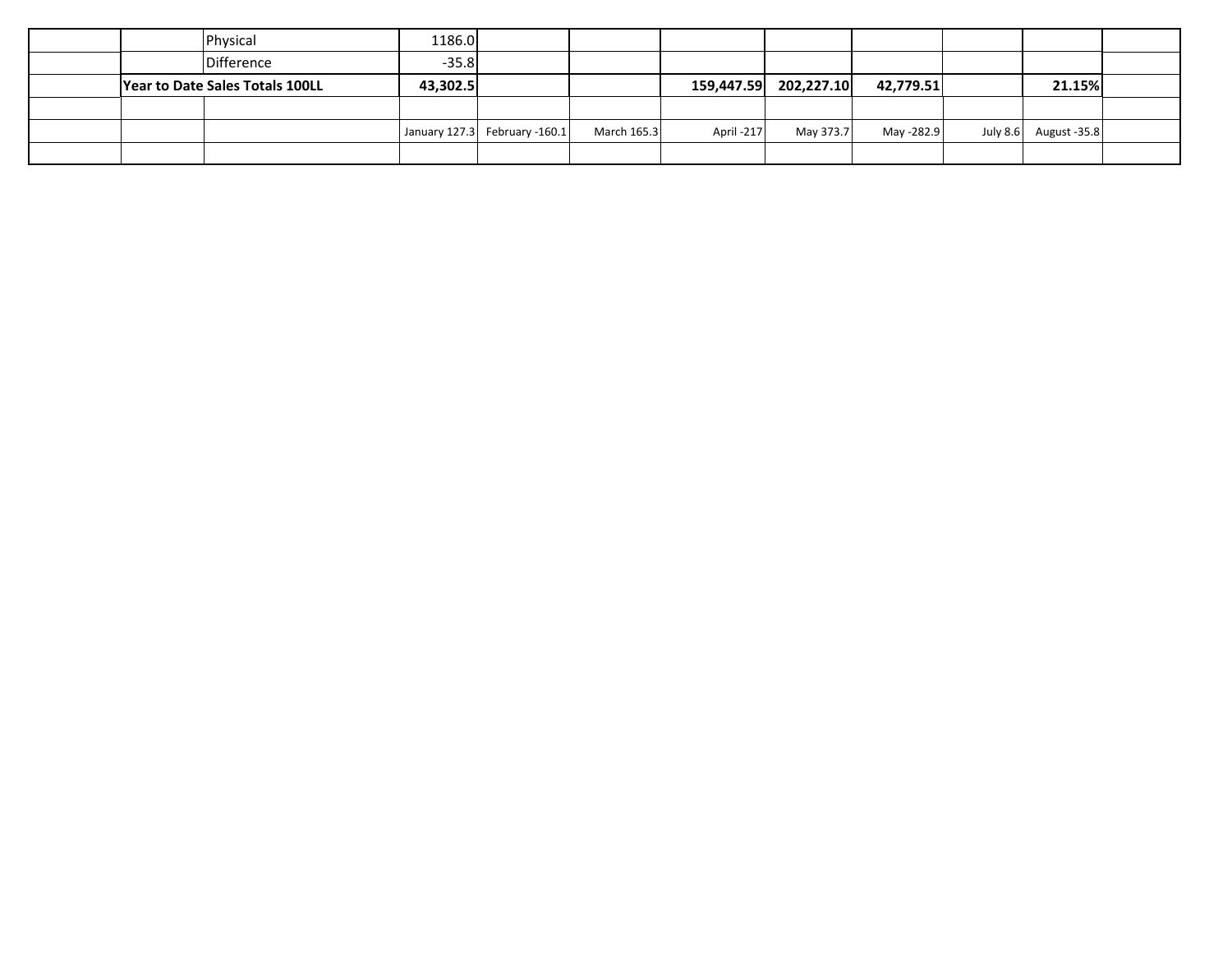|              | Date | Description                        | Gallons  | Price/Gallon | Load Cost | Monthly Cost | <b>Total Sales</b> | Gross Profit | Sale Price Icalian | Gross Profitloaton |  |
|--------------|------|------------------------------------|----------|--------------|-----------|--------------|--------------------|--------------|--------------------|--------------------|--|
| <b>Jet A</b> |      | 1-Jan 11/29/17 load                | 6,804.0  | 2.3391       | 15,915.24 |              |                    |              |                    |                    |  |
|              |      | Inventory 01/01/18                 | 6,804.0  |              |           |              |                    |              |                    |                    |  |
|              |      | 18-Jan Purchase                    | 8,165.0  | 2.4779       | 20,231.70 |              |                    |              |                    |                    |  |
|              |      | 31-Jan January Sales 11/29 load    | 4,867.6  | 2.3391       |           | 11,385.80    | 19,961.50          | 8,575.70     | 4.10               | 1.76               |  |
|              |      | Inventory 01/31/18                 | 10,101.4 |              |           |              |                    |              |                    |                    |  |
|              |      | 28-Feb February Sales - 11/29 load | 1,867.0  | 2.3391       |           | 4,367.10     | 8,154.03           | 3,786.93     | 4.37               | 2.03               |  |
|              |      | Inventory 02/28/18                 | 8,234.4  |              |           |              |                    |              |                    |                    |  |
|              |      | 26-Mar Purchase                    | 8,051.0  | 2.3009       | 18,524.34 |              |                    |              |                    |                    |  |
|              |      | 31-Mar March Sales - 11/29 load    | 69.4     | 2.3391       |           | 162.33       |                    |              |                    |                    |  |
|              |      | $1/18$ load                        | 4,146.6  | 2.4779       |           | 10,274.86    |                    |              |                    |                    |  |
|              |      | <b>Total March Sales</b>           | 4,216.0  |              |           | 10,437.19    | 16,787.34          | 6,350.15     | 3.98               | 1.51               |  |
|              |      | Inventory 3/31/18                  | 12,069.4 |              |           |              |                    |              |                    |                    |  |
|              |      | 30-Apr April Sales - 1/18 load     | 4,018.4  | 2.4779       |           | 9,957.19     |                    |              |                    |                    |  |
|              |      | $-3/26$ load                       | 788.6    | 2.3009       |           | 1,814.49     |                    |              |                    |                    |  |
|              |      | <b>Total April Sales</b>           | 4,807.0  |              |           | 11,771.68    | 17,841.33          | 6,069.65     | 3.71               | 1.26               |  |
|              |      | Inventory 4/30/18                  | 7,262.4  |              |           |              |                    |              |                    |                    |  |
|              |      | 14-May Purchase                    | 8,006.0  | 2.6241       | 21,008.75 |              |                    |              |                    |                    |  |
|              |      | 31-May May Sales - 3/26 load       | 6,370.0  | 2.3009       |           | 14,656.73    | 27,140.55          | 12,483.82    | 4.26               | 1.96               |  |
|              |      | Inventory 5/31/18                  | 8,898.4  |              |           |              |                    |              |                    |                    |  |
|              |      | 2-Jun Purchase                     | 3,982.0  | 3.7151       | 11,011.46 |              |                    |              |                    |                    |  |
|              |      | 27-Jun Purchase                    | 7,959.0  | 2.5447       | 20,253.39 |              |                    |              |                    |                    |  |
|              |      | 30-Jun June Sales - 3/26 load      | 892.4    | 2.3009       |           | 2,053.32     |                    |              |                    |                    |  |
|              |      | - 5/14 load                        | 8,006.0  | 2.6241       |           | 21,008.75    |                    |              |                    |                    |  |
|              |      | $-6/2$ load                        | 948.6    | 3.7151       |           | 3,524.14     |                    |              |                    |                    |  |
|              |      | <b>Total June Sales</b>            | 9,847.0  |              |           | 26,586.22    | 44,521.98          | 17,935.76    | 4.52               | 1.82               |  |
|              |      | Inventory 6/30/18                  | 10,992.4 |              |           |              |                    |              |                    |                    |  |
|              |      | 27-Jul Purchase                    | 7,937.0  | 2.5500       | 20,239.31 |              |                    |              |                    |                    |  |
|              |      | 31-Jul July Sales - 6/2 Load       | 3,033.4  | 3.7151       |           | 11,269.38    |                    |              |                    |                    |  |
|              |      | $-6/27$ Load                       | 7,959.0  | 2.5447       |           | 20,253.27    |                    |              |                    |                    |  |
|              |      | $-7/27$ Load                       | 1,143.8  | 2.5500       |           | 2,916.69     |                    |              |                    |                    |  |
|              |      | <b>Total July Sales</b>            | 12,136.2 |              |           | 34,439.34    | 55,574.41          | 21,135.07    | 4.58               | 1.74               |  |
|              |      | Inventory 7/31/18                  | 6,793.2  |              |           |              |                    |              |                    |                    |  |
|              |      | 8-Aug Purchase                     | 7,941.0  | 2.6157       | 20,771.39 |              |                    |              |                    |                    |  |
|              |      | 31-Aug August Sales - 7/27 Load    | 6,793.2  | 2.5500       |           | 17,322.66    |                    |              |                    |                    |  |
|              |      | - 8/08 Load                        | 2,827.1  | 2.6157       |           | 7,394.85     |                    |              |                    |                    |  |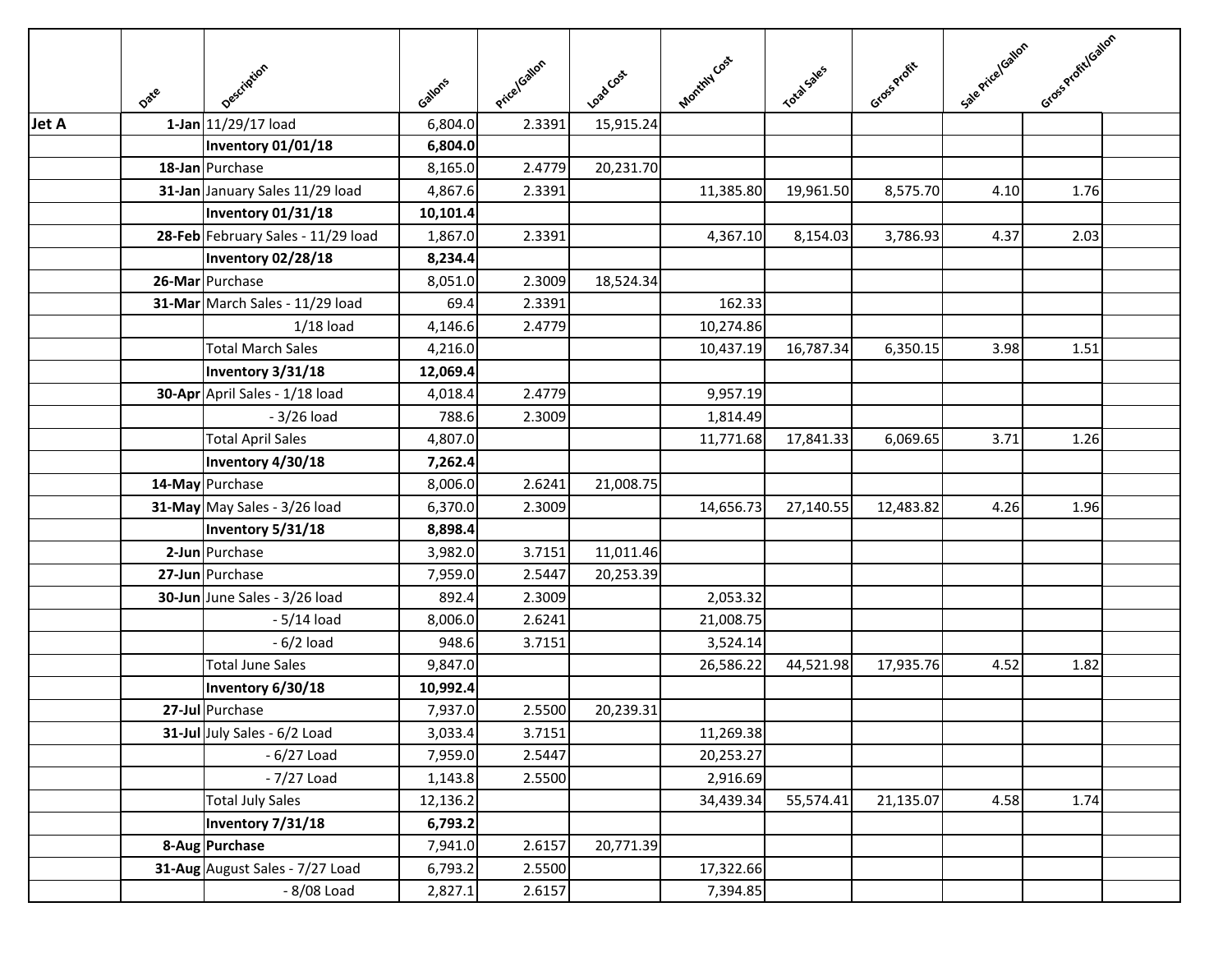|                                   |  | <b>Total August Sales</b> | 9,620.3  |                              |              | 24,717.51    | 43,516.26 | 18,798.75   | 4.52   | 1.95                    |  |
|-----------------------------------|--|---------------------------|----------|------------------------------|--------------|--------------|-----------|-------------|--------|-------------------------|--|
|                                   |  | Inventory 8/31/18         | 5,113.9  |                              |              |              |           |             |        |                         |  |
|                                   |  | Physical                  | 4,957.0  |                              |              |              |           |             |        |                         |  |
|                                   |  | Difference                | $-156.9$ |                              |              |              |           |             |        |                         |  |
| Year to Date Sales Total for JetA |  | 53,731.10                 |          |                              | 138,361.58   | 233,497.40   | 95,135.82 |             | 40.74% |                         |  |
|                                   |  |                           |          |                              |              |              |           |             |        |                         |  |
|                                   |  |                           |          | January 19.6 February -174.4 | March -277.4 | April -211.4 | May 127.4 | June -220.4 |        | July 86.8 August -156.9 |  |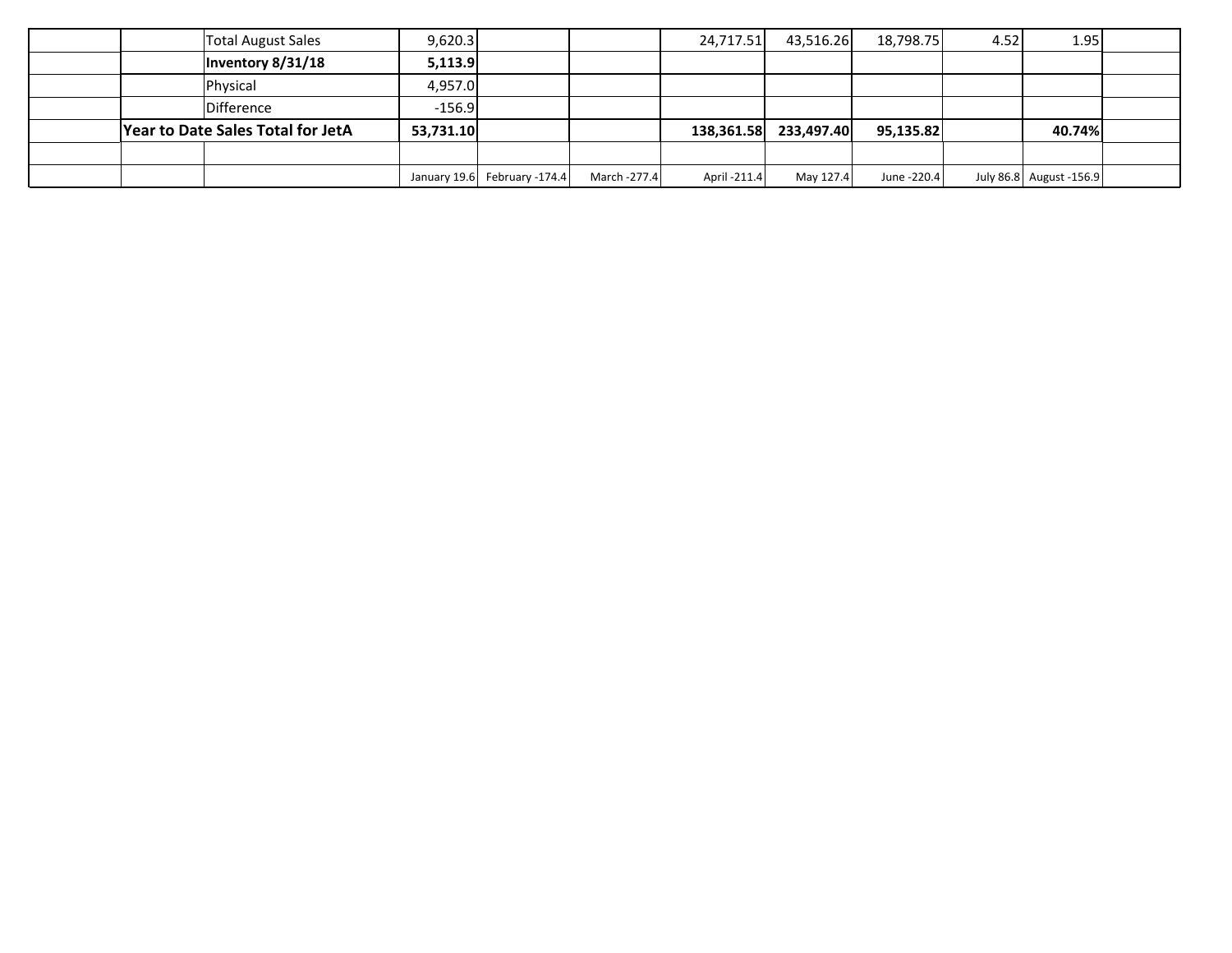### **12:16 PM Pocono Mountains Municipal Airport 09/13/18 E - Balance Sheet Accrual Basis As of August 31, 2018**

|                                                             | Aug 31, 18                |
|-------------------------------------------------------------|---------------------------|
| <b>ASSETS</b>                                               |                           |
| <b>Current Assets</b><br><b>Checking/Savings</b>            |                           |
| 1000 - PLGIT- Checking                                      | 84,669.79                 |
| 1005 PNC Grant Account                                      | 34,745.70                 |
| 1008 · First Keystone Checking                              | 72,034.74                 |
| 1020 · Cash Drawer                                          | 63.48                     |
| <b>Total Checking/Savings</b>                               | 191,513.71                |
| <b>Accounts Receivable</b><br>1200 Accounts Receivable      | 25,200.53                 |
| 1201 Grant Receivable                                       | 213,476.15                |
| <b>Total Accounts Receivable</b>                            | 238,676.68                |
| <b>Other Current Assets</b>                                 |                           |
| 1121 - Inventory Value Jet fuel                             | 12,850.15                 |
| 1122- · Inventory Value 100LL                               | 4,488.68                  |
| 1301 · Prepaid Insurance<br>1499 · Undeposited Funds        | 10,244.40<br>6,924.71     |
| <b>Total Other Current Assets</b>                           |                           |
|                                                             | 34,507.94                 |
| <b>Total Current Assets</b>                                 | 464,698.33                |
| <b>Fixed Assets</b><br>1501 · Equipment                     | 639,868.70                |
| 1502 · Runway Improvements                                  | 13,654,964.98             |
| 1503 <b>Land</b>                                            |                           |
| 1507 · Legal Land Acquisition<br>1503 Land - Other          | 11,043.64<br>2,373,209.89 |
| Total 1503 · Land                                           | 2,384,253.53              |
| 1504 · Building and Improvements                            | 1,383,819.41              |
| 1506 · Airport Master Plan                                  | 435,000.00                |
| 1510 · North Hangar                                         | 756,798.53                |
| 1599 · Less Accumulated Depreciation                        | -8,114,519.38             |
| <b>Total Fixed Assets</b>                                   | 11,140,185.77             |
| <b>TOTAL ASSETS</b>                                         | 11,604,884.10             |
| <b>LIABILITIES &amp; EQUITY</b>                             |                           |
| Liabilities<br><b>Current Liabilities</b>                   |                           |
| <b>Accounts Payable</b>                                     |                           |
| 2000 · Accounts Payable                                     | 48,468.35                 |
| 2001 Due on Fixed Assets (Grants)                           | 44,341.68                 |
| <b>Total Accounts Payable</b>                               | 92,810.03                 |
| <b>Credit Cards</b><br>2006 · First Keystone CC - 8263/8255 | 1,189.42                  |
| <b>Total Credit Cards</b>                                   | 1,189.42                  |
| <b>Other Current Liabilities</b>                            |                           |
| 2100 · Payroll Liabilities                                  |                           |
| 2101 · 940                                                  | 42.00                     |
| 2102 · 941                                                  | 2,858.96                  |
| 2105 Local                                                  | 328.61                    |
| 2106 EMS                                                    | 4.00                      |
| 2100 · Payroll Liabilities - Other                          | 1,144.55                  |
| Total 2100 · Payroll Liabilities                            | 4,378.12                  |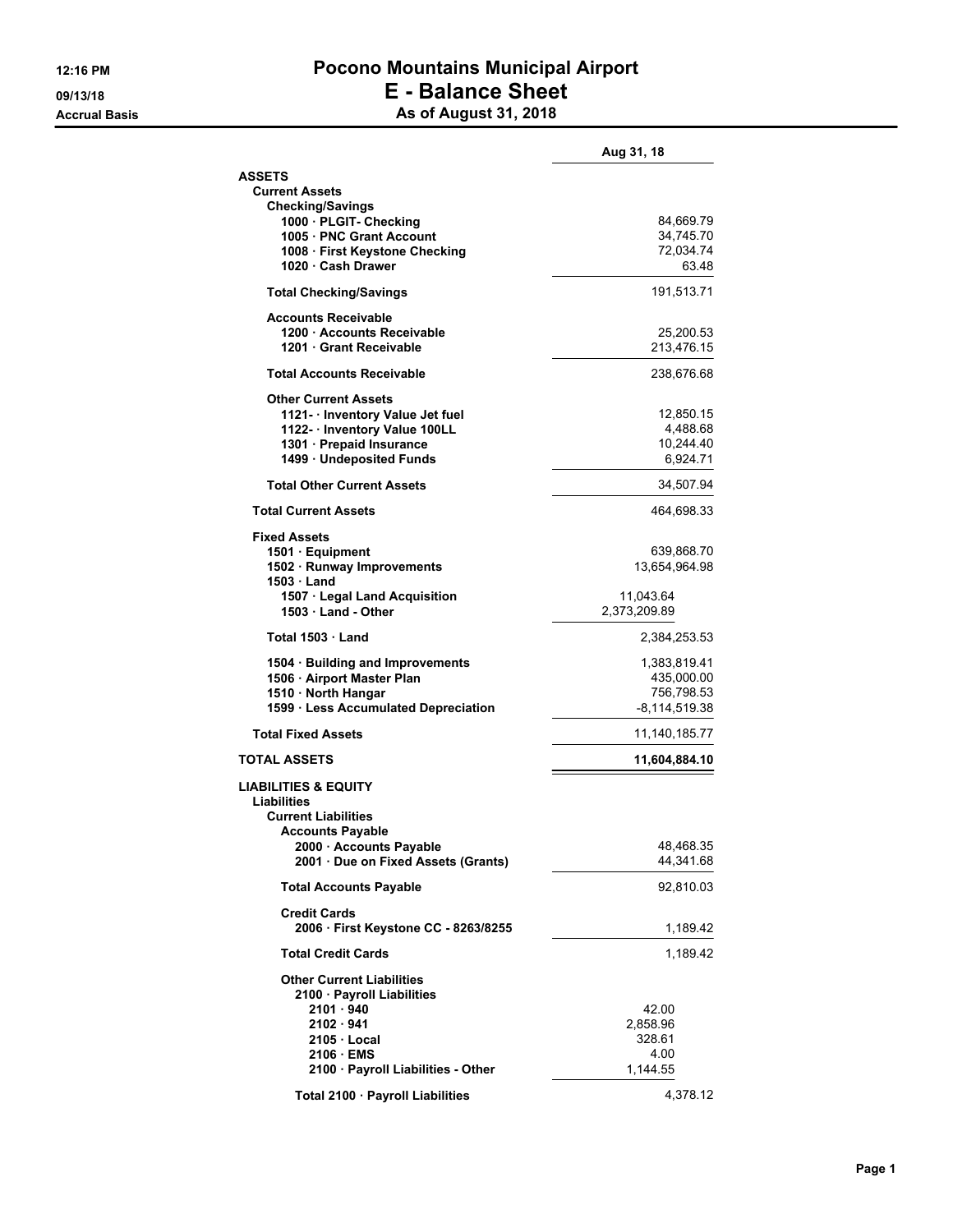### **12:16 PM Pocono Mountains Municipal Airport 09/13/18 E - Balance Sheet Accrual Basis As of August 31, 2018**

|                                        | Aug 31, 18      |
|----------------------------------------|-----------------|
| 2200 · Sales Tax Payable               | 246.75          |
| <b>Total Other Current Liabilities</b> | 4,624.87        |
| <b>Total Current Liabilities</b>       | 98,624.32       |
| Long Term Liabilities                  |                 |
| 2404 · Sewer/Water Hookups Loan        | 43,868.54       |
| 2502 · Hangar Project Loan             | 138,010.63      |
| $2503 \cdot PIB$ Loan                  | 90,762.47       |
| 2504 Ferris Lawn Mower Lease           | 1,599.53        |
| 2600 · Fire Co Lease                   | 30,562.50       |
| 2601 · Fire Company Lease - Addendum   | 14,130.40       |
| <b>Total Long Term Liabilities</b>     | 318,934.07      |
| <b>Total Liabilities</b>               | 417,558.39      |
| Equity                                 |                 |
| 3900 * Retained Earnings               | 117,606.85      |
| 3950 Invested in Capital Assets        | 10,594,403.73   |
| Net Income                             | 475,315.13      |
| <b>Total Equity</b>                    | 11, 187, 325.71 |
| TOTAL LIABILITIES & EQUITY             | 11,604,884.10   |
|                                        |                 |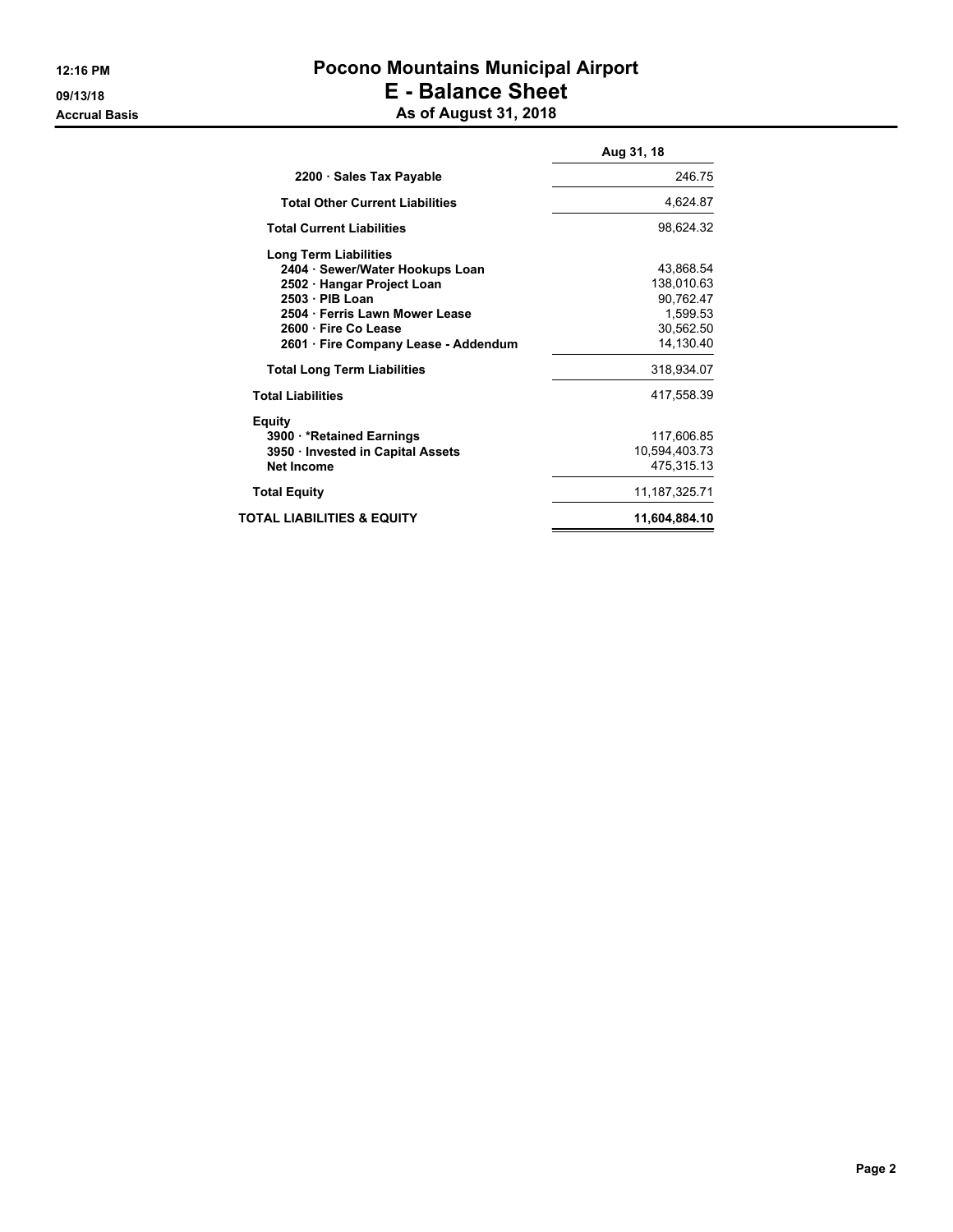### **12:10 PM Pocono Mountains Municipal Airport 09/13/18 F - Operations A/R Aging Summary As of September 13, 2018**

|                                    | Current | $1 - 30$  | $31 - 60$ | $61 - 90$ | > 90   | <b>TOTAL</b> |
|------------------------------------|---------|-----------|-----------|-----------|--------|--------------|
| Bohnenberger, Otto                 | 0.00    | 729.82    | 0.00      | 0.00      | 0.00   | 729.82       |
| Chervenack, Doug                   | 0.00    | 40.00     | 40.00     | 0.00      | 0.00   | 80.00        |
| D & B Aviation, LLC                | 0.00    | 575.00    | 575.00    | 0.00      | 0.00   | 1,150.00     |
| <b>Hi Tech Helicopters</b>         | 0.00    | 3.044.68  | 0.00      | 0.00      | 0.00   | 3.044.68     |
| Key Leasing, LLC                   | 0.00    | 1.037.92  | 0.00      | 0.00      | 0.00   | 1.037.92     |
| Lebron, Steven                     | 0.00    | 85.00     | 0.00      | 0.00      | 0.00   | 85.00        |
| <b>Mover Aviation (c)</b>          | 0.00    | 25.064.59 | 0.00      | 0.00      | 0.00   | 25,064.59    |
| <b>MW Aviation - customer</b>      | 0.00    | 0.00      | 0.00      | 0.00      | 0.00   | 0.00         |
| <b>Nelson Family Holdings, LLC</b> | 0.00    | 0.00      | 0.00      | 1.050.00  | 0.00   | 1.050.00     |
| Papillon & Moyer(c)                | 0.00    | $-63.00$  | 0.00      | 0.00      | 0.00   | $-63.00$     |
| Pocono Mountain Helicopter         | 0.00    | 0.00      | 0.00      | 0.00      | 299.00 | 299.00       |
| Quinones, Leonel                   | 0.00    | 85.00     | 0.00      | $-85.00$  | 0.00   | 0.00         |
| Rys, Sebastian                     | 0.00    | 85.00     | 0.00      | 0.00      | 0.00   | 85.00        |
| Weber, Phil                        | 0.00    | 375.00    | 0.00      | 0.00      | 0.00   | 375.00       |
| TOTAL                              | 0.00    | 31,059.01 | 615.00    | 965.00    | 299.00 | 32,938.01    |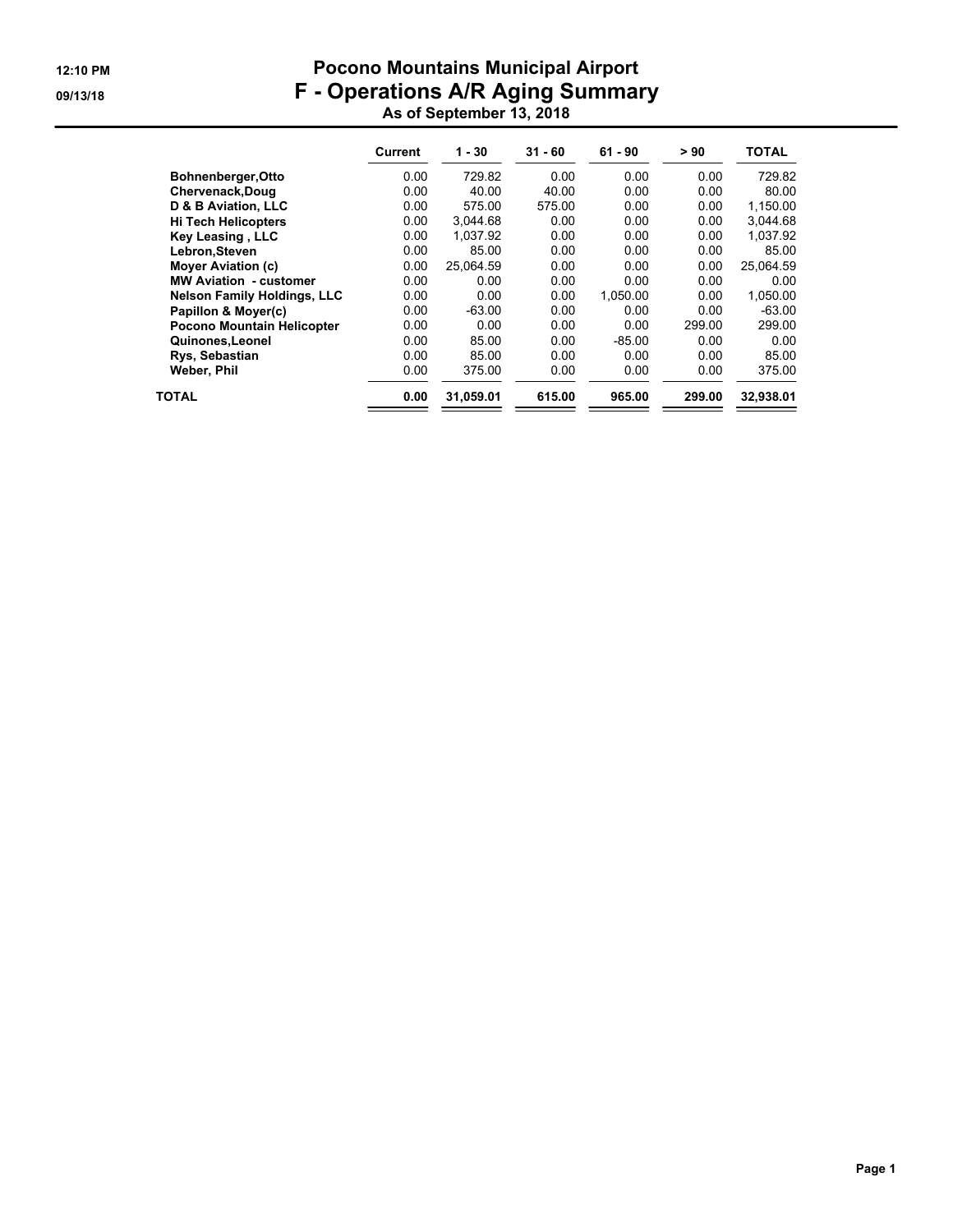# **12:09 PM Pocono Mountains Municipal Airport 09/13/18 G - Operations - Unpaid Bills**

**As of September 13, 2018**

| <b>Type</b>                                                  | <b>Date</b>                                          | Num                                                      | Memo                                | Due Date                                             | <b>Open Balance</b>                         |
|--------------------------------------------------------------|------------------------------------------------------|----------------------------------------------------------|-------------------------------------|------------------------------------------------------|---------------------------------------------|
| <b>ARGS Technology, LLC</b><br>Bill                          | 09/01/2018                                           | 1339                                                     |                                     | 09/16/2018                                           | 375.00                                      |
| <b>Total ARGS Technology, LLC</b>                            |                                                      |                                                          |                                     |                                                      | 375.00                                      |
| Arthur J Gallagher Risk Management<br>Bill                   | 01/09/2018 2431098                                   |                                                          | 2018 Insurance                      | 02/08/2018                                           | 4,237.00                                    |
| Total Arthur J Gallagher Risk Management                     |                                                      |                                                          |                                     |                                                      | 4,237.00                                    |
| <b>Ascent Aviation Group</b><br>Bill<br>Bill<br>Bill<br>Bill | 08/10/2018<br>09/04/2018<br>09/06/2018<br>09/11/2018 | 545886<br>551145<br>551928<br>M207685                    | Wings Points through September 11,  | 09/09/2018<br>10/04/2018<br>10/06/2018<br>10/11/2018 | 20,771.39<br>29,775.65<br>21,172.63<br>2.08 |
| <b>Total Ascent Aviation Group</b>                           |                                                      |                                                          |                                     |                                                      | 71,721.75                                   |
| <b>Bonnie Schwartz</b>                                       |                                                      |                                                          |                                     |                                                      |                                             |
| Bill                                                         | 08/16/2018                                           | 1008                                                     | August 15th Board Meeting Minutes   | 08/16/2018                                           | 125.00                                      |
| <b>Total Bonnie Schwartz</b>                                 |                                                      |                                                          |                                     |                                                      | 125.00                                      |
| <b>Cintas Corporation</b><br>Bill                            | 08/27/2018                                           | 735441428                                                |                                     | 09/26/2018                                           | 41.16                                       |
| <b>Total Cintas Corporation</b>                              |                                                      |                                                          |                                     |                                                      | 41.16                                       |
| <b>Cintas Fire</b><br>Bill                                   | 09/07/2018                                           | 0F50626318                                               | Fire Extinguisher Annual Inspection | 09/07/2018                                           | 59.90                                       |
| <b>Total Cintas Fire</b>                                     |                                                      |                                                          |                                     |                                                      | 59.90                                       |
| Crompco, LLC<br>Bill                                         | 08/14/2018                                           | 704239                                                   | <b>INSP: IUM Inspection</b>         | 08/14/2018                                           | 665.00                                      |
| Total Crompco, LLC                                           |                                                      |                                                          |                                     |                                                      | 665.00                                      |
| Delta Airport Consultants, Inc<br>Bill                       | 08/17/2018                                           | 15048-14 Final                                           | Project 15048 - Relocate ASOS       | 08/17/2018                                           | 373.88                                      |
| Total Delta Airport Consultants, Inc                         |                                                      |                                                          |                                     |                                                      | 373.88                                      |
| E.F. Possinger & Sons, Inc.<br>Bill                          | 08/23/2018 P-8271                                    |                                                          | Mowing w Hydro Axe/Clearing Brush   | 08/23/2018                                           | 6,000.00                                    |
| Total E.F. Possinger & Sons, Inc.                            |                                                      |                                                          |                                     |                                                      | 6,000.00                                    |
| <b>Jacques Welding</b><br>Bill                               | 08/28/2018                                           |                                                          | <b>Equipment Repairs</b>            | 08/28/2018                                           | 953.44                                      |
| <b>Total Jacques Welding</b>                                 |                                                      |                                                          |                                     |                                                      | 953.44                                      |
| <b>Moyer Aviation</b><br>Bill                                | 07/23/2018                                           | 143997C                                                  | July - Management, Line, Counter Se | 08/22/2018                                           | 3,000.00                                    |
| Bill                                                         | 09/03/2018                                           | 144416C                                                  | August - Management, Line, Counter  | 10/03/2018                                           | 3,000.00                                    |
| <b>Total Moyer Aviation</b>                                  |                                                      |                                                          |                                     |                                                      | 6,000.00                                    |
| <b>MW Aviation - vendor</b><br>Bill<br>Bill                  | 07/31/2018<br>08/31/2018                             | <b>July 2018</b><br>August 2018                          | June 2018<br>August 2018            | 07/31/2018<br>08/31/2018                             | 5,333.75<br>4,713.27                        |
| Total MW Aviation - vendor                                   |                                                      |                                                          |                                     |                                                      | 10,047.02                                   |
| PP&L<br>Bill<br>Bill<br>Bill<br>Bill                         | 09/10/2018<br>09/10/2018<br>09/10/2018<br>09/10/2018 | 59681-27018<br>59281-27007<br>11480-22003<br>11280-22007 |                                     | 10/10/2018<br>10/10/2018<br>10/10/2018<br>10/10/2018 | 470.97<br>114.81<br>227.04<br>63.20         |
| Total P P & L                                                |                                                      |                                                          |                                     |                                                      | 876.02                                      |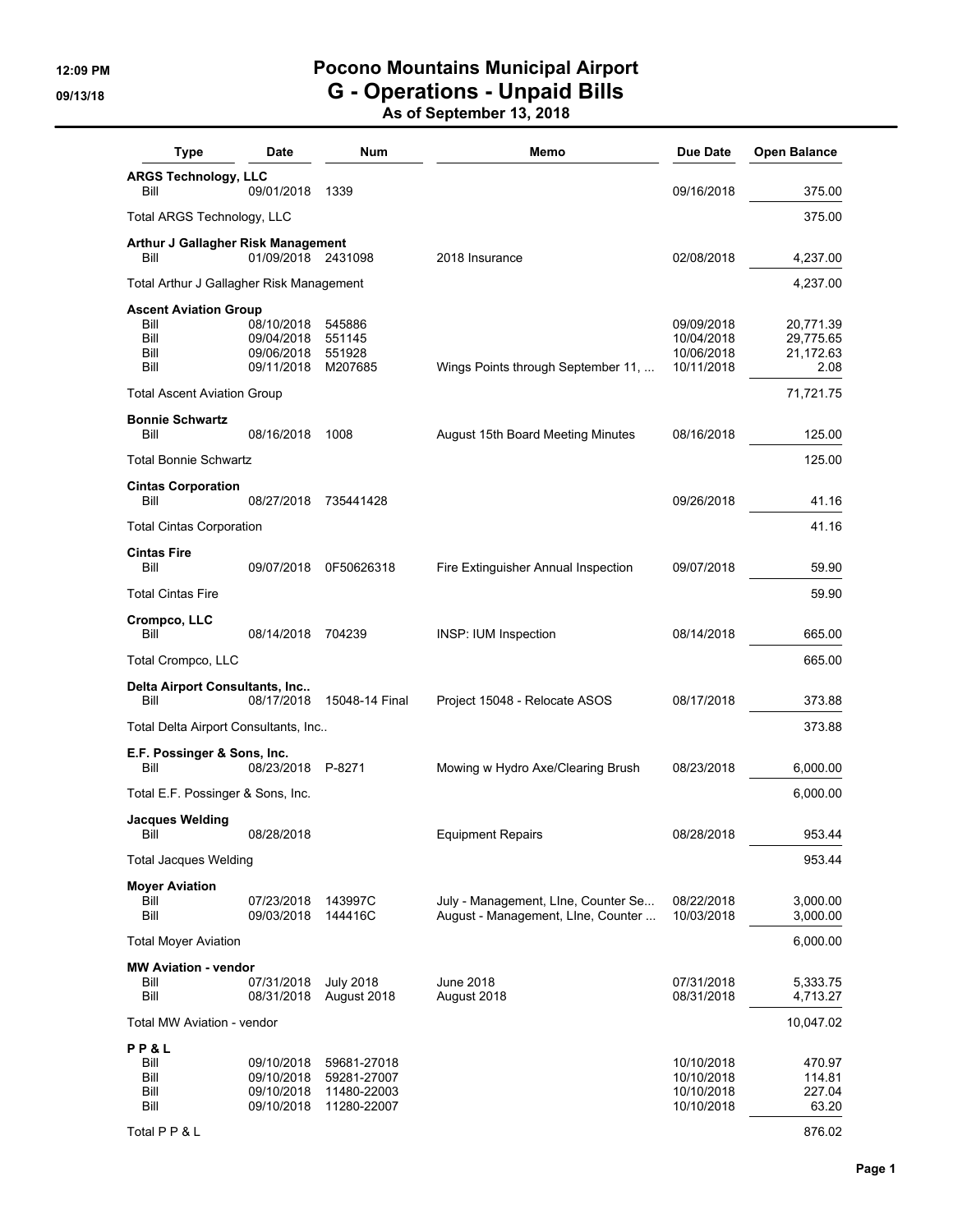# **12:09 PM Pocono Mountains Municipal Airport 09/13/18 G - Operations - Unpaid Bills**

**As of September 13, 2018**

| Type                                    | Date                     | <b>Num</b>  | Memo                          | <b>Due Date</b>          | <b>Open Balance</b> |
|-----------------------------------------|--------------------------|-------------|-------------------------------|--------------------------|---------------------|
| <b>TriGuard</b><br>Bill                 | 09/04/2018               | C30926      | October 1 - December 31, 2018 | 10/04/2018               | 75.00               |
| <b>Total TriGuard</b>                   |                          |             |                               |                          | 75.00               |
| <b>Tulpehocken Spring Water</b><br>Bill | 08/31/2018               | August 2018 | August 2018                   | 09/30/2018               | 159.95              |
| <b>Total Tulpehocken Spring Water</b>   |                          |             |                               |                          | 159.95              |
| UGI Utilities, inc.<br>Bill             | 08/28/2018               |             |                               | 08/28/2018               | 7.98                |
| Total UGI Utilities, inc.               |                          |             |                               |                          | 7.98                |
| Verizon<br>Bill<br>Bill                 | 08/25/2018<br>08/25/2018 |             | Fax Line                      | 09/24/2018<br>09/24/2018 | 113.30<br>47.26     |
| <b>Total Verizon</b>                    |                          |             |                               |                          | 160.56              |
| <b>Verizon Wireless</b><br>Bill         | 08/26/2018               | 9813569975  |                               | 09/25/2018               | 38.02               |
| <b>Total Verizon Wireless</b>           |                          |             |                               |                          | 38.02               |
| <b>TOTAL</b>                            |                          |             |                               |                          | 101,916.68          |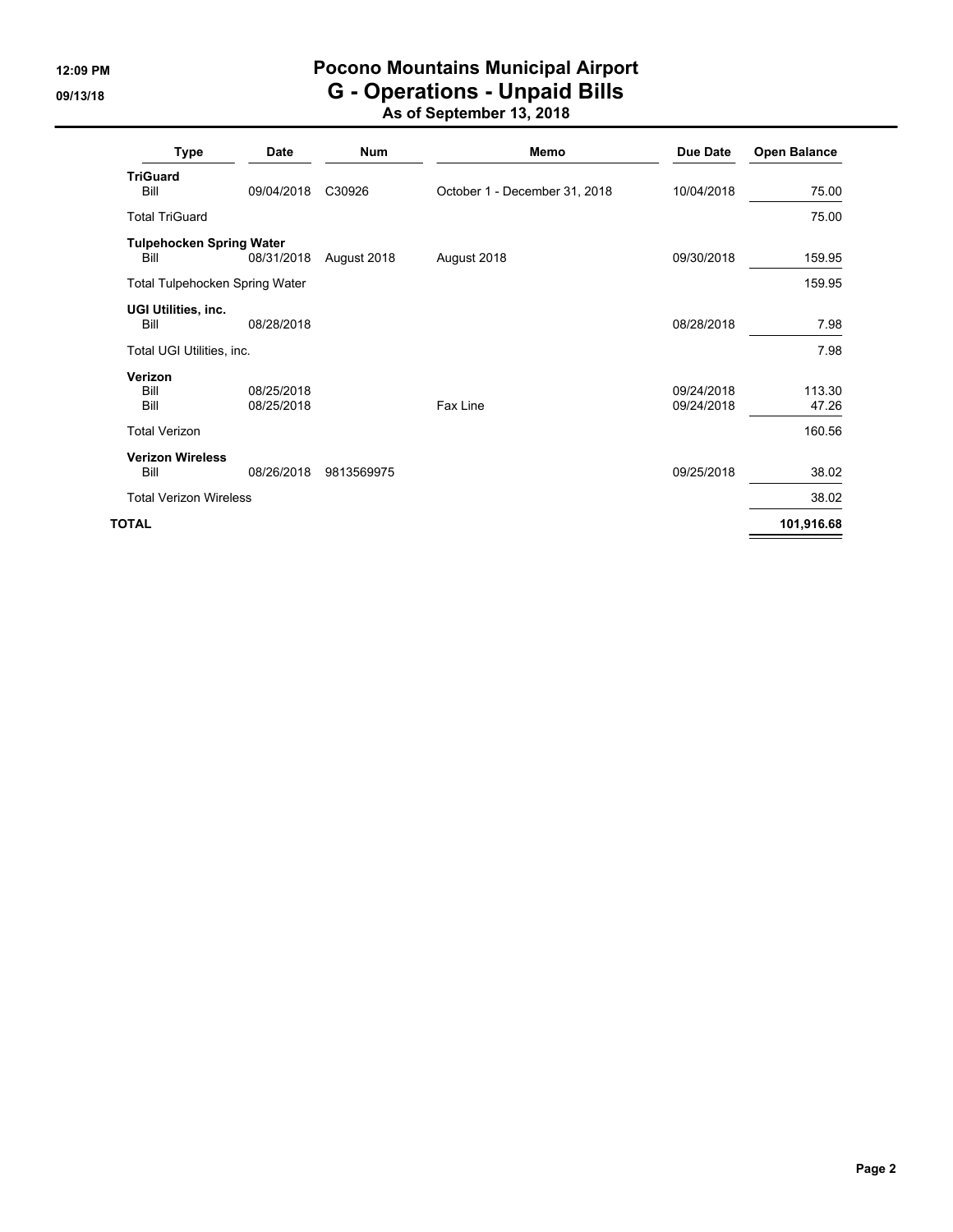### **12:05 PM Pocono Mountains Municipal Airport 09/13/18 H - Open Capital Invoices As of August 31, 2018**

| <b>Type</b>                                          | Date       | <b>Num</b> | Terms          | Due Date   | Aging | Open Balance |
|------------------------------------------------------|------------|------------|----------------|------------|-------|--------------|
| <b>Monroe Co. Comm</b><br>Payment                    | 05/08/2018 | 500        |                |            |       | $-34,060.68$ |
| Total Monroe Co. Comm                                |            |            |                |            |       | $-34,060.68$ |
| <b>PA DOT BOA</b><br>AGB-2017-PMMAA-00006<br>Invoice | 08/02/2018 | 8794       | Due on receipt | 08/02/2018 | 29    | 205,412.24   |
| Total AGB-2017-PMMAA-00006                           |            |            |                |            |       | 205,412.24   |
| <b>PA DOT BOA - Other</b><br>Invoice                 | 08/03/2018 | 11164      | Due on receipt | 08/03/2018 | 28    | 42,124.59    |
| Total PA DOT BOA - Other                             |            |            |                |            |       | 42,124.59    |
| Total PA DOT BOA                                     |            |            |                |            |       | 247,536.83   |
| TOTAL                                                |            |            |                |            |       | 213,476.15   |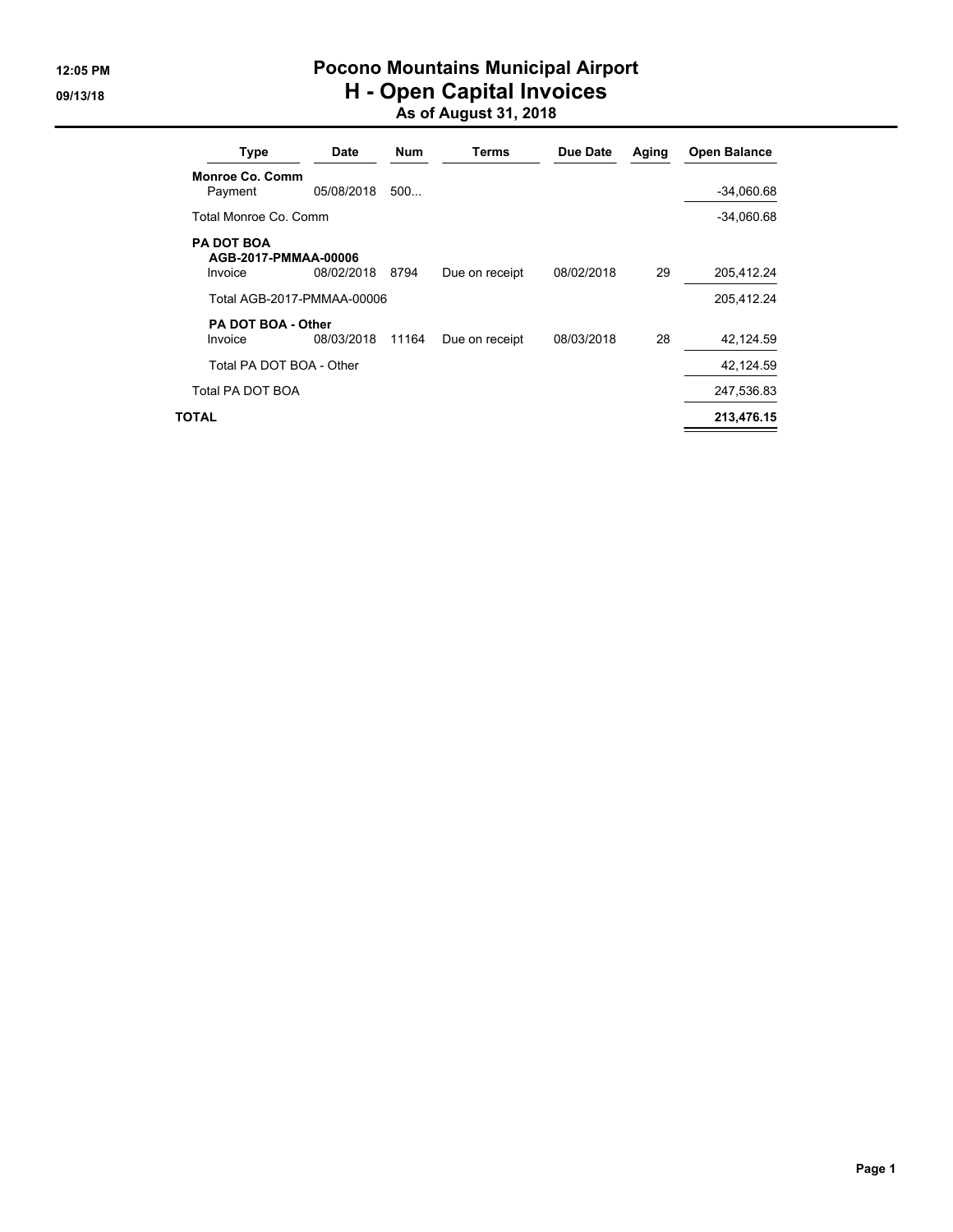### **12:04 PM Pocono Mountains Municipal Airport 09/13/18 I - Due on Fixed Assets - Unpaid Bills As of August 31, 2018**

| Type                                 | <b>Date</b>                                  | Num         | Memo                  | Due Date   | Aaina | <b>Open Balance</b> |
|--------------------------------------|----------------------------------------------|-------------|-----------------------|------------|-------|---------------------|
| Bill                                 | Delta Airport Consultants, Inc<br>08/03/2018 | $15128 - C$ | Project 15128 - North | 08/03/2018 | 28    | 44.341.68           |
| Total Delta Airport Consultants, Inc |                                              |             |                       |            |       |                     |
| <b>TOTAL</b>                         |                                              |             |                       |            |       | 44,341.68           |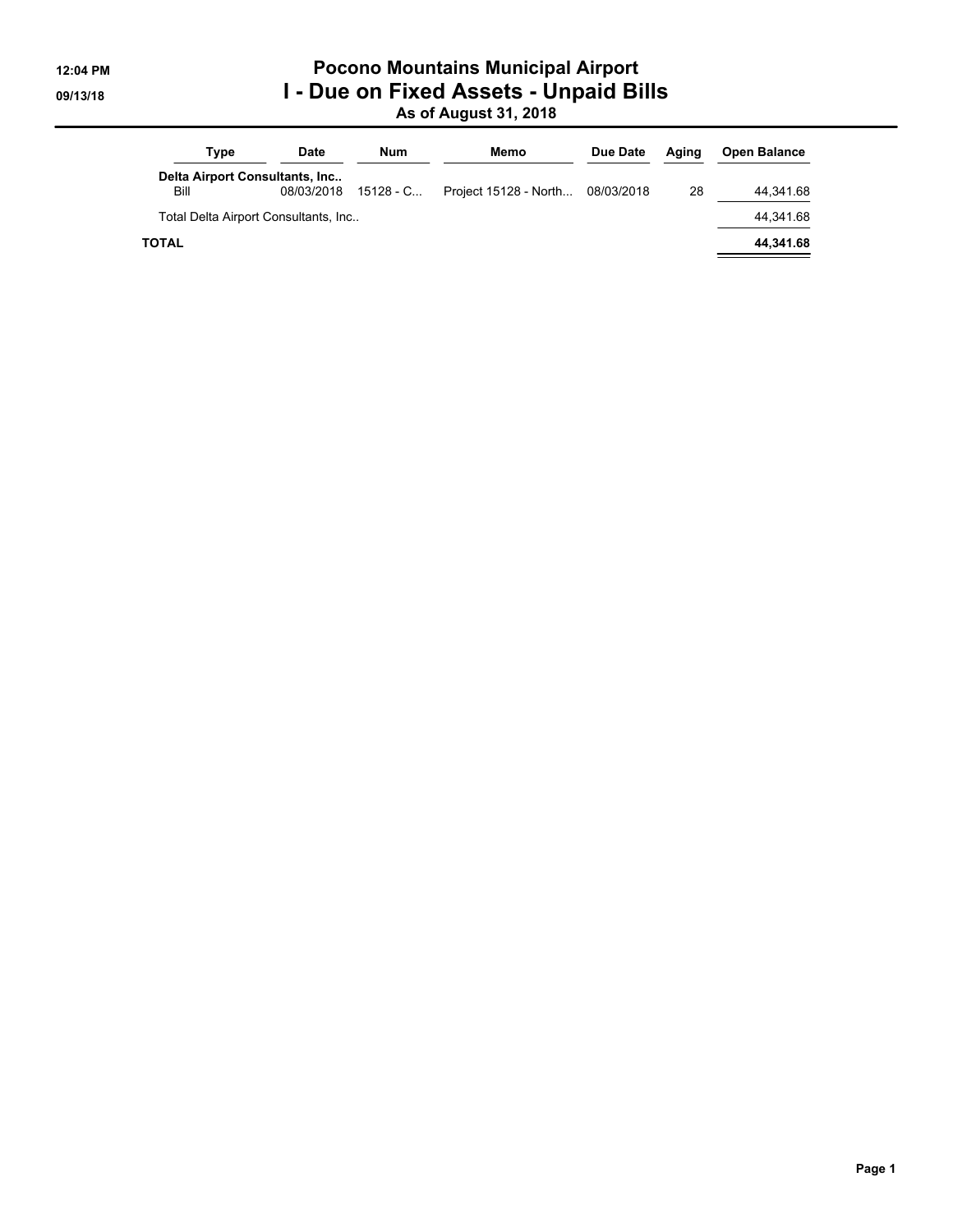### **12:02 PM Pocono Mountains Municipal Airport 09/13/18 J - Payments between Board Meetings Accrual Basis August 16 through September 13, 2018**

| Type                    | <b>Date</b> | <b>Num</b> | <b>Name</b>                   | Memo                 | Amount      |
|-------------------------|-------------|------------|-------------------------------|----------------------|-------------|
| Aug 16 - Sep 13, 18     |             |            |                               |                      |             |
| <b>Bill Pmt - Check</b> | 08/17/2018  | 1131       | Leeward Construction. Inc     | AB6-2017-PMMAA-00006 | -105.606.94 |
| <b>Bill Pmt - Check</b> | 08/21/2018  | 14185      | Leeward Construction, Inc.    | AB6-2017-PMMAA-00006 | $-5,558.26$ |
| Check                   | 08/26/2018  | <b>EFT</b> | Pocono Community Bank         | 2007896467 N. Hangar | $-1.979.00$ |
| <b>Bill Pmt -Check</b>  | 09/06/2018  | 14186      | <b>MTG Accounting</b>         | July - 2018          | $-1,887.95$ |
| Check                   | 09/12/2018  | <b>EFT</b> | First Keystone Community Bank | Utilities Loan       | $-1,901.07$ |
| Aug 16 - Sep 13, 18     |             |            |                               |                      | -116,933.22 |

**Page 1**